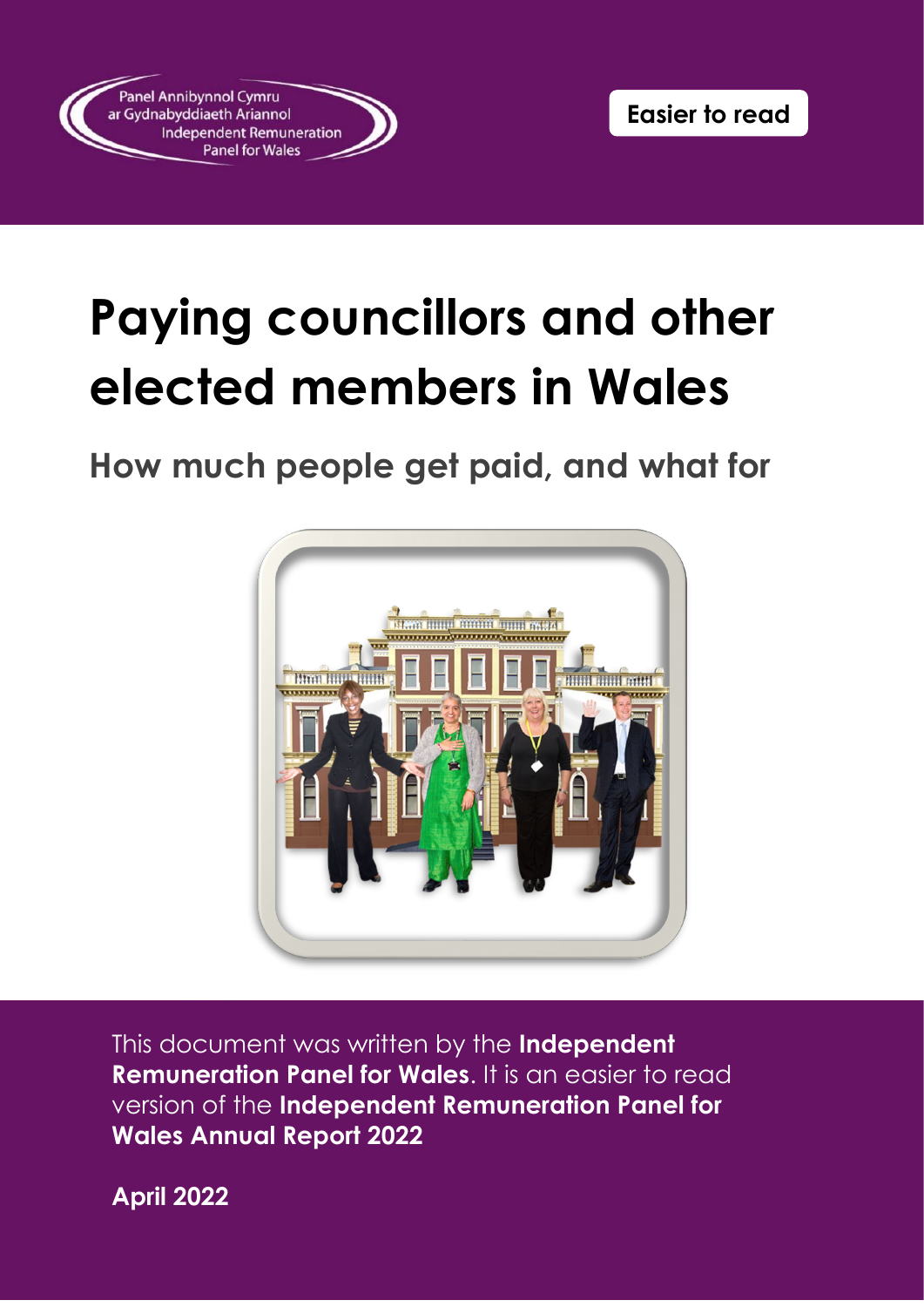# <span id="page-1-0"></span>**About this document**

 This is an easier to read version of the 2022 to 2023 annual report written by the **Independent Remuneration Panel for Wales**.

 Where the document says **we**, this means the **Independent Remuneration Panel for Wales**.

For more information contact us via:



Our website: **[gov.wales/independent](https://gov.wales/independent-remuneration-panel-wales)**[remuneration-panel-wales](https://gov.wales/independent-remuneration-panel-wales) 



E-mail: **E-mail:** [irpmailbox@gov.wales](mailto:irpmailbox@gov.wales) 



**Or phone:** 03000 253038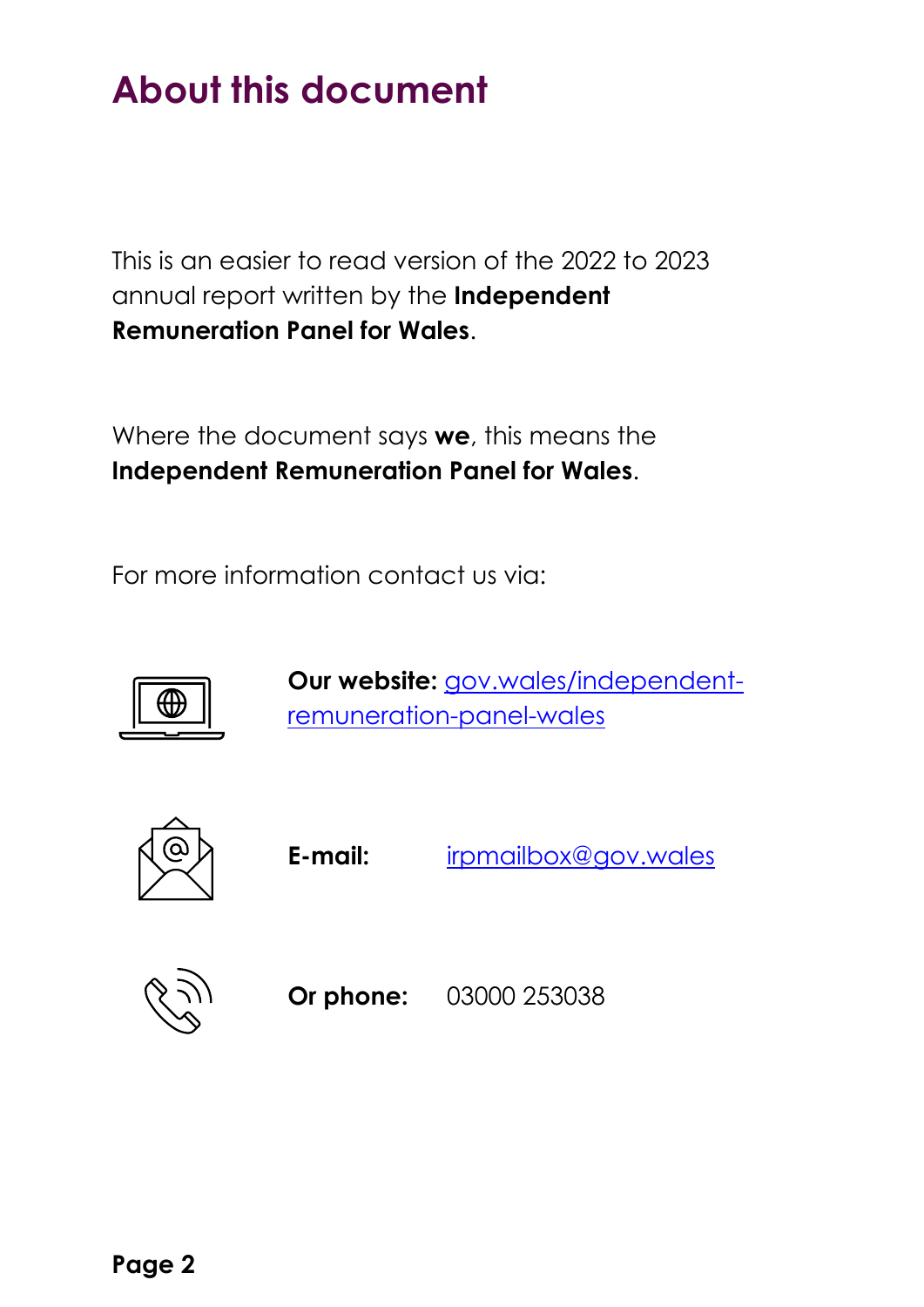# **Contents**

| What is the Independent Remuneration Panel |
|--------------------------------------------|
|                                            |
|                                            |
| National Park Authority Members 15         |
| Fire and Rescue Authority Members  20      |
|                                            |
| Community and Town Councillors 25          |
|                                            |
| Travel, food, and accommodation  35        |
|                                            |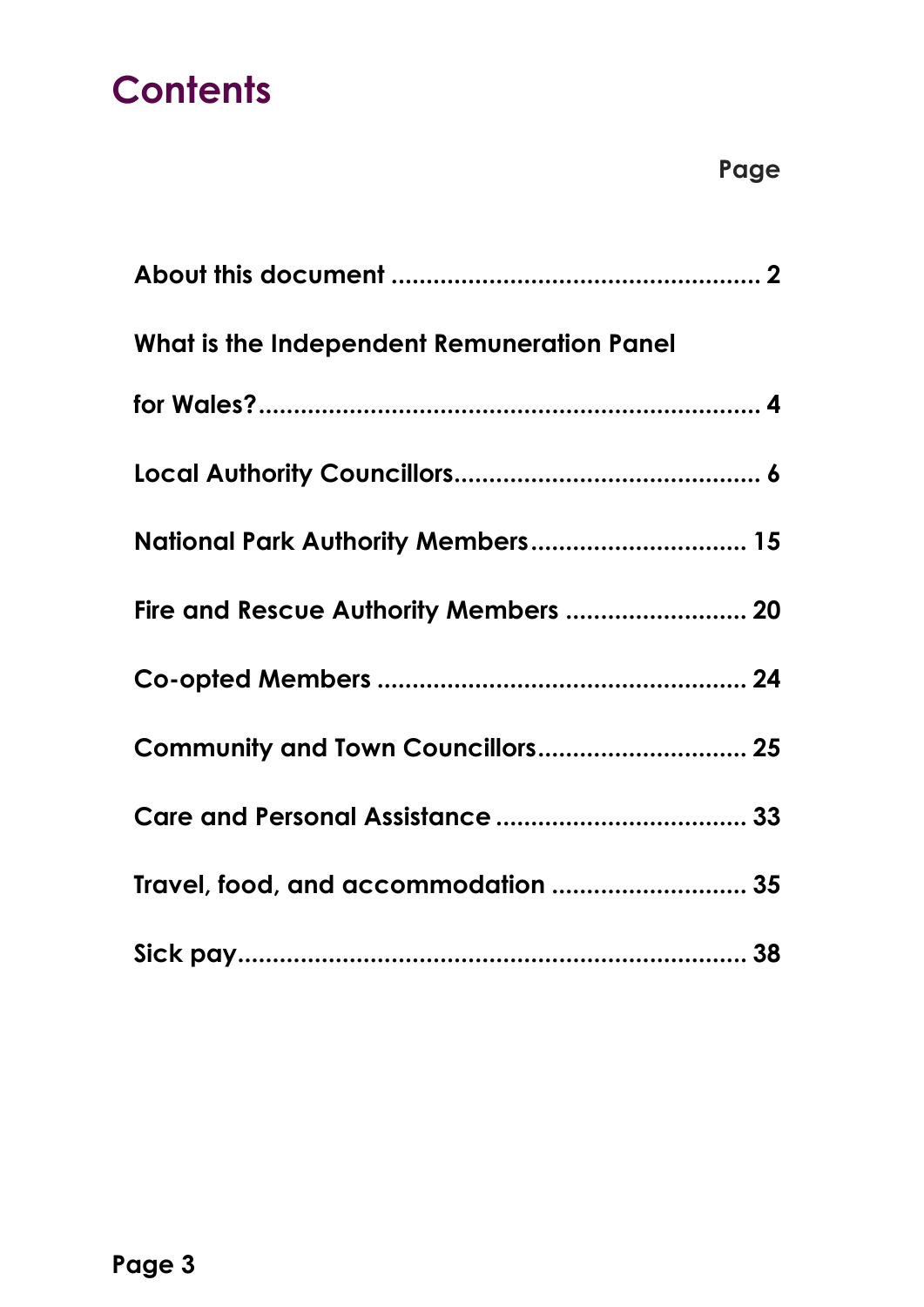# <span id="page-3-0"></span>**What is the Independent Remuneration Panel for Wales?**

 organisation that sets how much certain people get The **Independent Remuneration Panel for Wales** is an paid.



 money towards a pension, travel expenses or care costs. **Remuneration** is money someone gets paid. This includes things like wages,

The **Independent Remuneration Panel for Wales** set out how much the following people are paid:

- Local Authority Councillors
- Community and Town Councillors
- - Members of National Park Authorities
	- • Members of Fire and Rescue Authorities
	- Co-opted members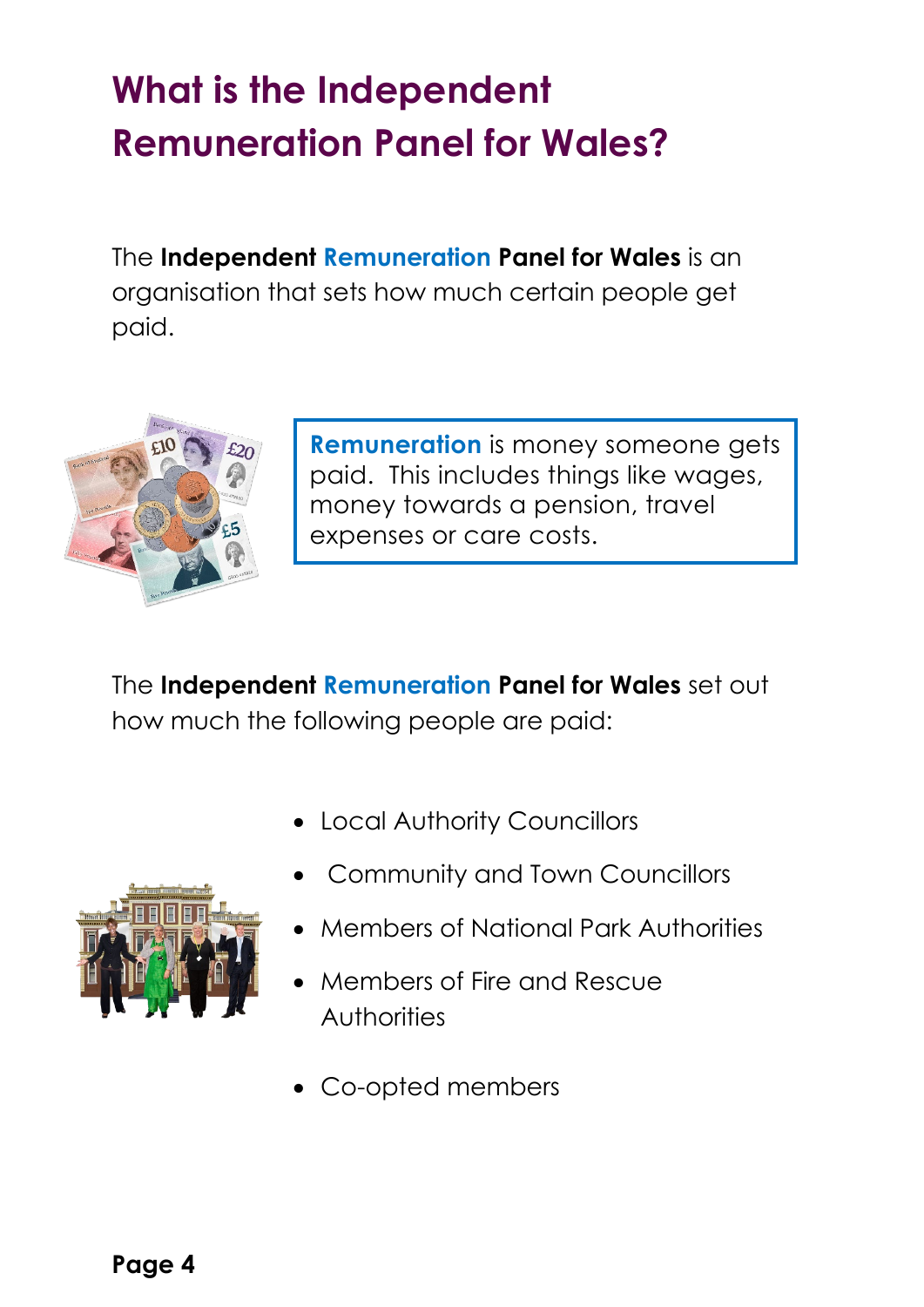There are 5 people on the **Independent Remuneration Panel for Wales**.



John Bader – Chair



Saz Willey – Vice chair



Joe Stockley



Ruth Glazzard



Helen Wilkinson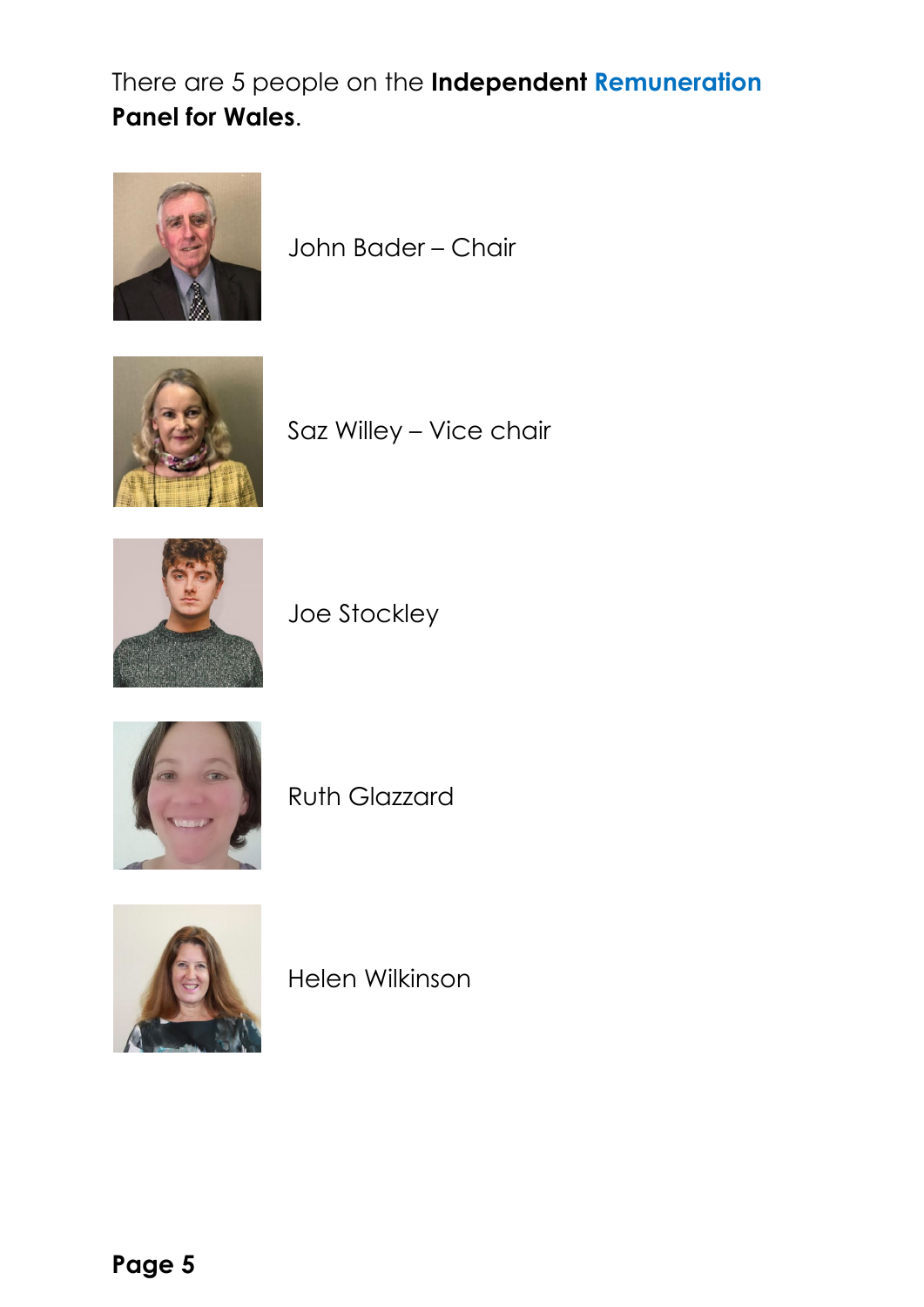# <span id="page-5-0"></span>**Local Authority Councillors**

 Local authority councillors are people in charge of local authorities.

These councillors make decisions on things like

- Schools
- Roads and traffic
- Social Services.

They are elected by the people who live in their local authority area.

There are 22 local authorities in Wales. These are:

| <b>Blaenau Gwent</b> | <b>Bridgend</b>          | Caerphilly               |
|----------------------|--------------------------|--------------------------|
| Cardiff              | <b>Carmarthenshire</b>   | Ceredigion               |
| Conwy                | <b>Denbighshire</b>      | <b>Flintshire</b>        |
| Gwynedd              | <b>Isle of Anglesey</b>  | <b>Merthyr Tydfil</b>    |
| Monmouthshire        | <b>Neath Port Talbot</b> | <b>Newport</b>           |
| Pembrokeshire        | <b>Powys</b>             | <b>Rhondda Cynon Taf</b> |
| <b>Swansea</b>       | <b>Torfaen</b>           | <b>Vale of Glamorgan</b> |
| Wrexham              |                          |                          |

Local Authority Councillors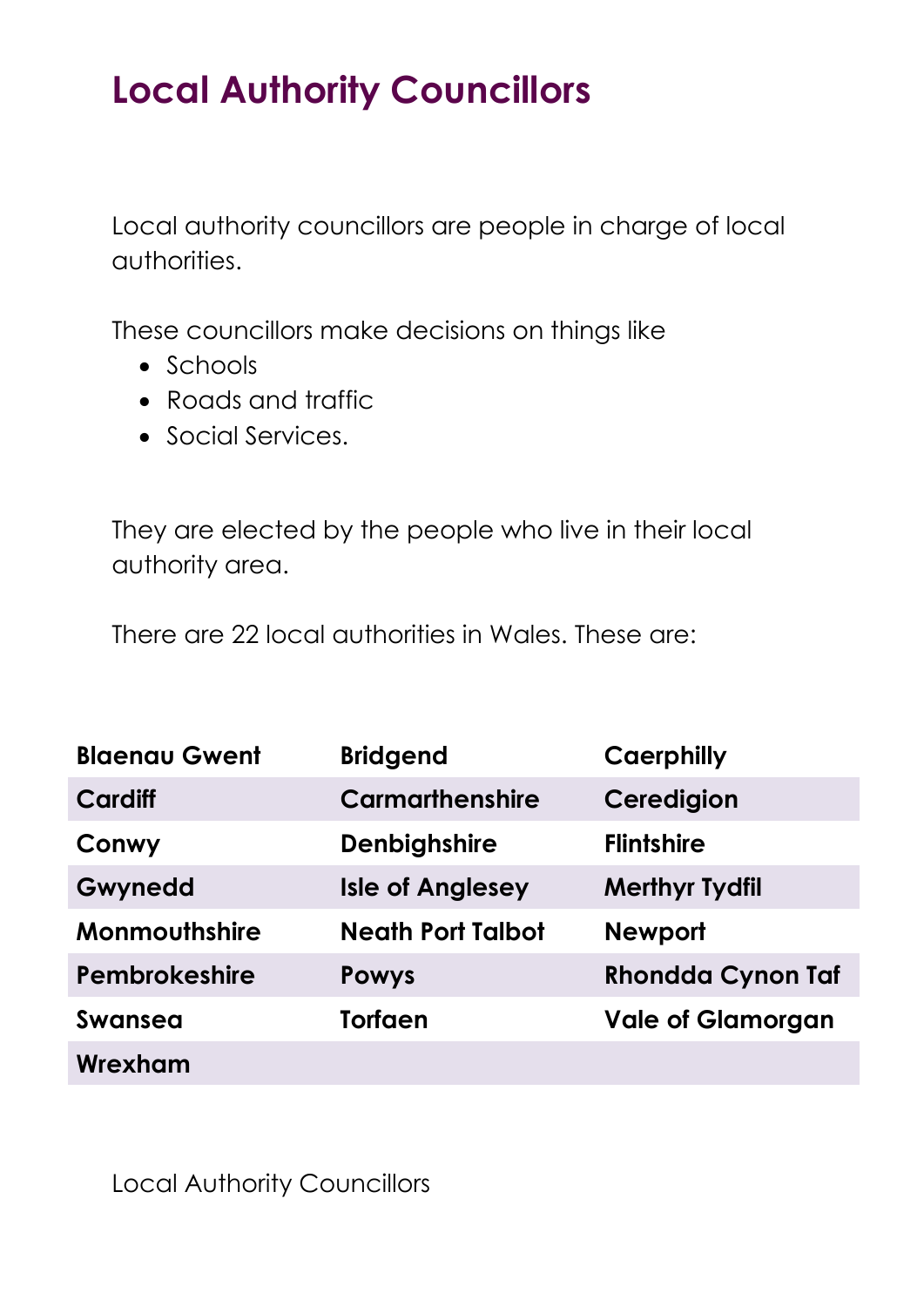### **Basic salary**

 councillors should be paid **£16,800** a year. We have decided that from **9 May 2022** local authority

<span id="page-6-0"></span>This is called **basic salary**.

### **Senior and Civic salary**

 Some councillors have extra work to do and have more responsibility.

 These councillors are paid more. This is called **senior salary**  and **civic salary**.

Councillors get a senior salary or civic salary if they are a:

#### • **Leader of the council**

 made and that money is spent wisely. They usually This person is in charge of making sure decisions are represent the political party or group that has the most councillors.

#### • **Deputy Leader of the council**

 This person works with the Leader of the council and supports them in their job.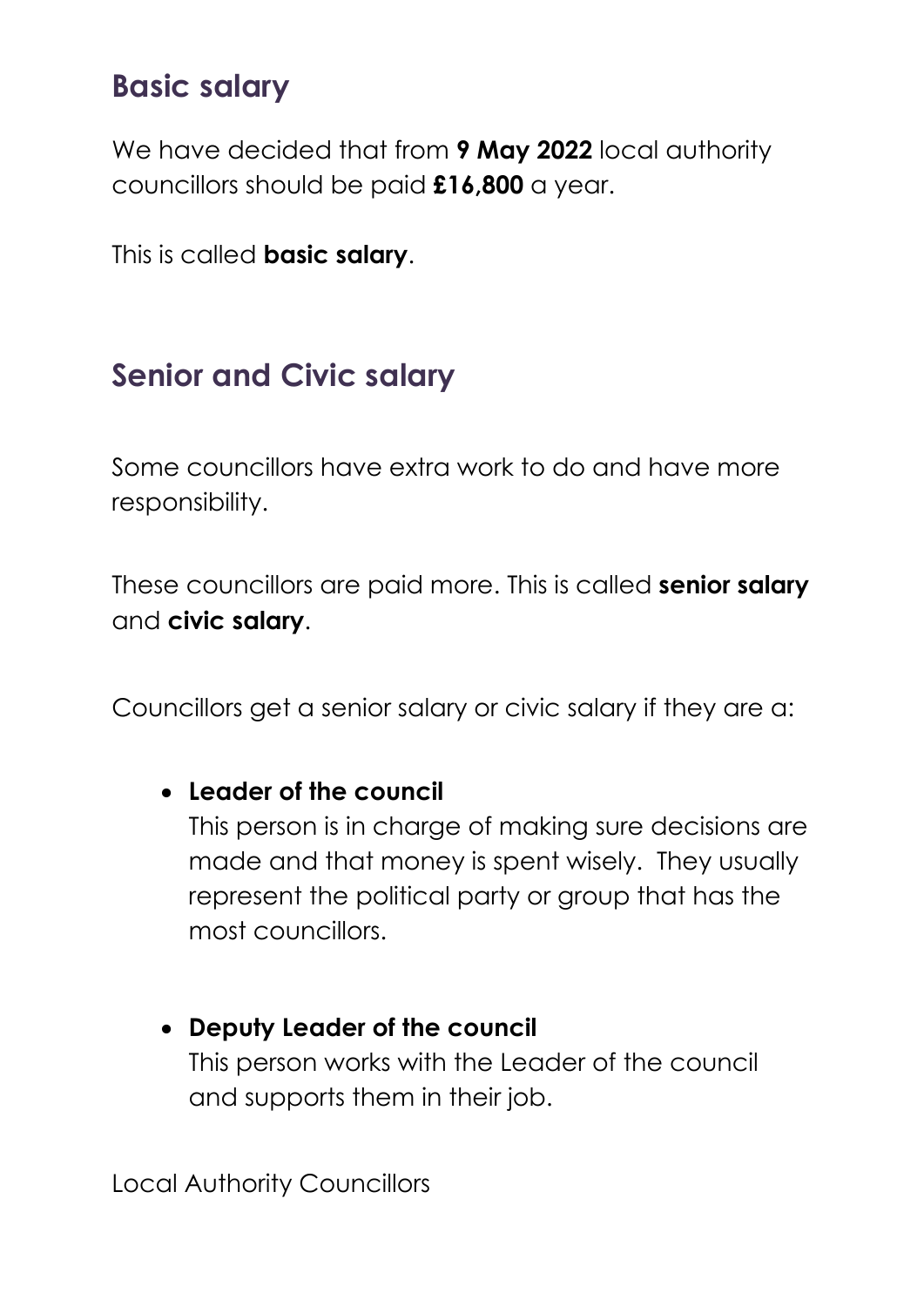#### • **Executive member**

 social services, education or housing. This person is in charge of a particular issue like

#### • **Committee chair**

 education or housing. This person is in charge of a committee that makes decisions about particular issues like social services,

- that has the second largest number of councillors. • **Leader of the largest political opposition group**  This person belongs to the political party or group
- **Leader of another political group**
- **Civic Head or Mayor**

 This person goes to ceremonies and events on behalf of the local authority. They also run some meetings to make sure they are run properly.

Not all local authorities pay their Civic Head for this job.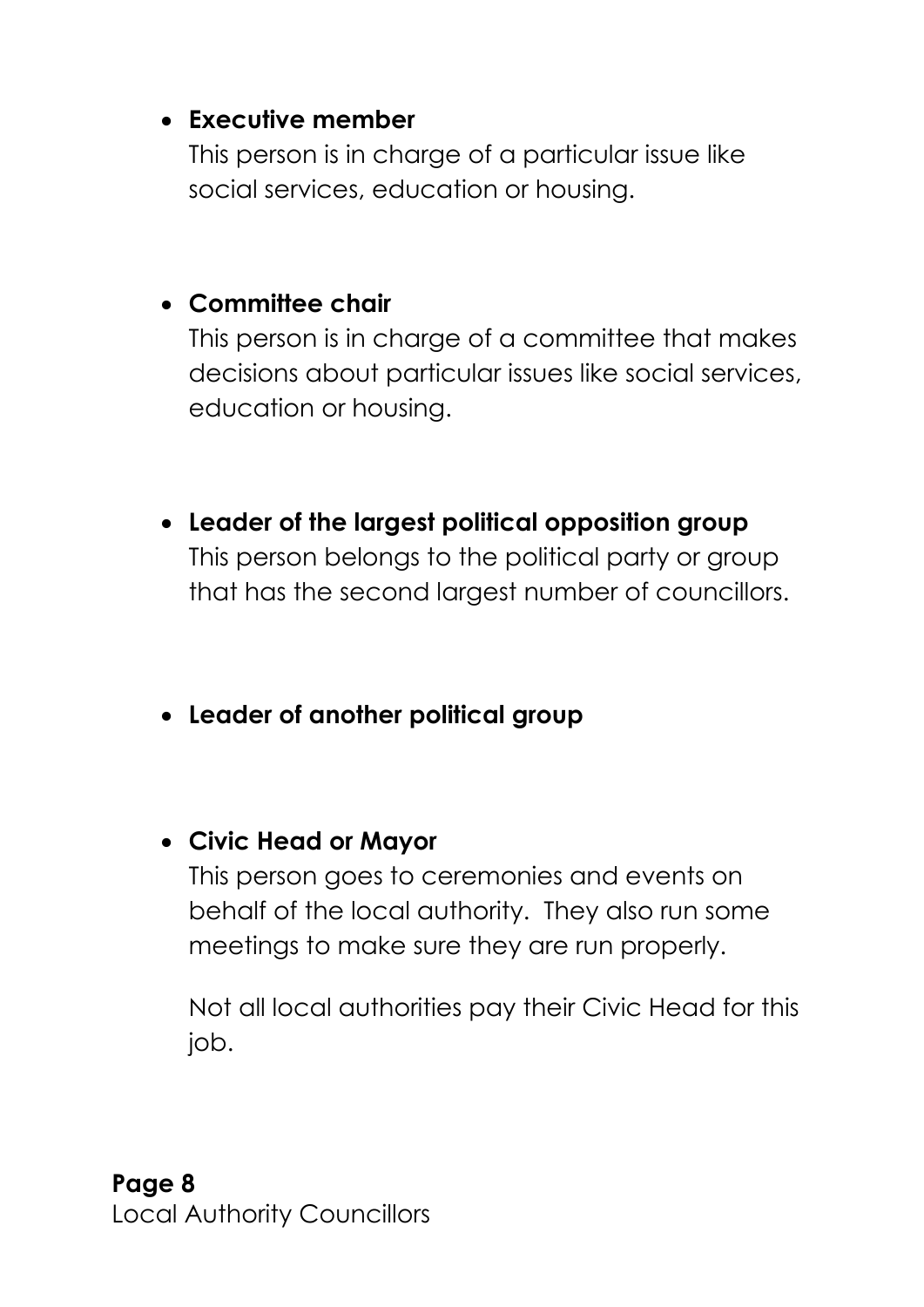#### • **Deputy Civic Head or Deputy Mayor**

 This person works with the Civic Head. Not all local authorities pay their Deputy Civic Head for this job.

### • **Presiding Member**

 This person makes sure that meetings of the local authority are run properly and follow certain rules.

 We have decided that councillors who have these jobs in larger local authorities should get paid more than those in smaller local authorities.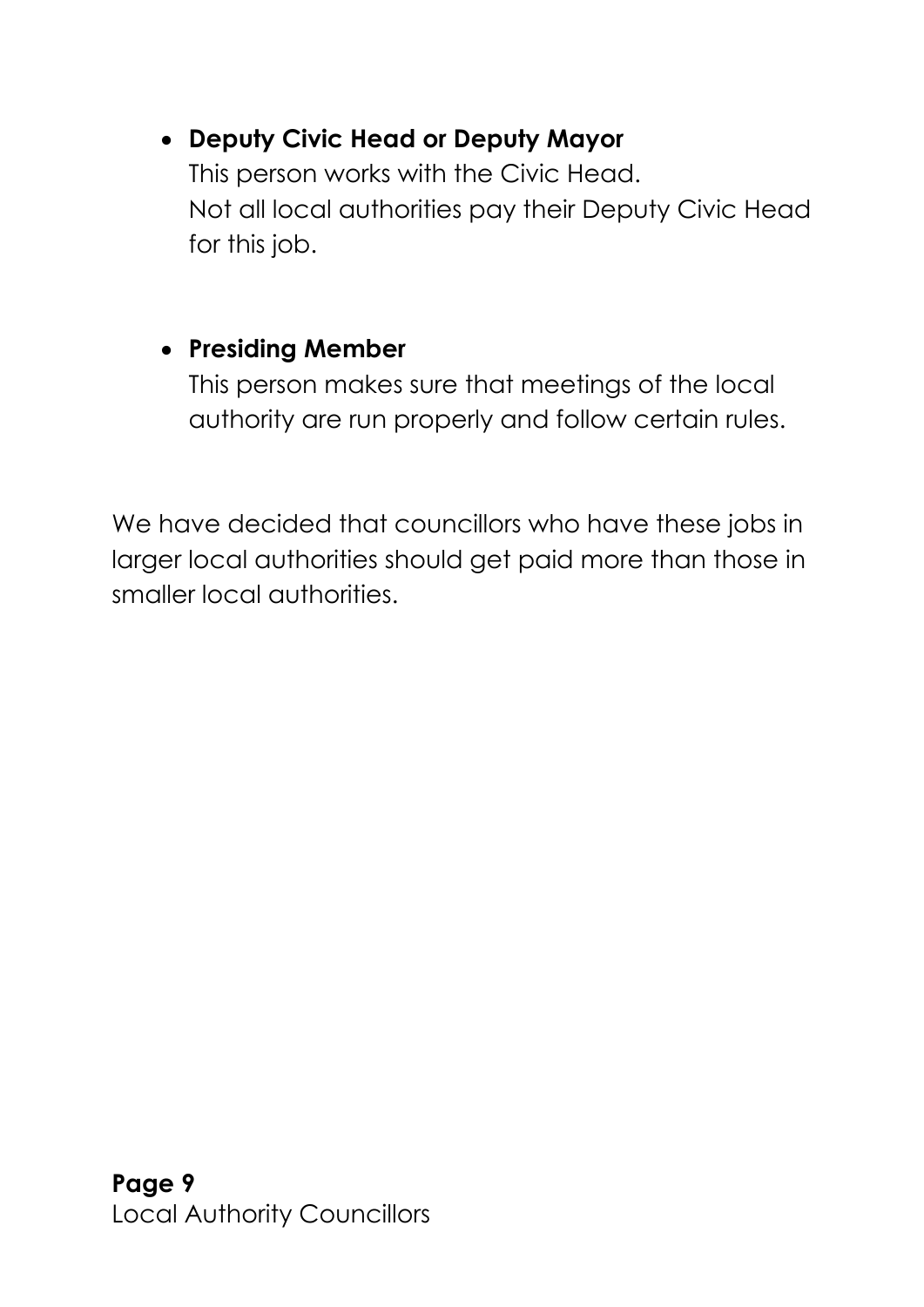### **Senior pay in larger local authorities**

 Larger local authorities are ones where over 200,000 people live. They are:

- Cardiff  **Rhondda Cynon Taf**
- **Swansea**

 will be as follows: From 9 May 2022 the senior salary in these local authorities

| Leader of the council                            | £63,000 |
|--------------------------------------------------|---------|
| Deputy Leader of the council                     | £44,100 |
| Executive members                                | £37,800 |
| Committee chair (if paid)                        | £25,593 |
| Leader of the largest political opposition group | £25,593 |
| Leader of another political group                | £20,540 |
| Civic Head (if paid)                             | £25,593 |
| Deputy Civic Head (if paid)                      | £20,540 |
| Presiding Member (if paid)                       | £25,593 |

**Page 10**  Local Authorit[y Councillors](#page-5-0)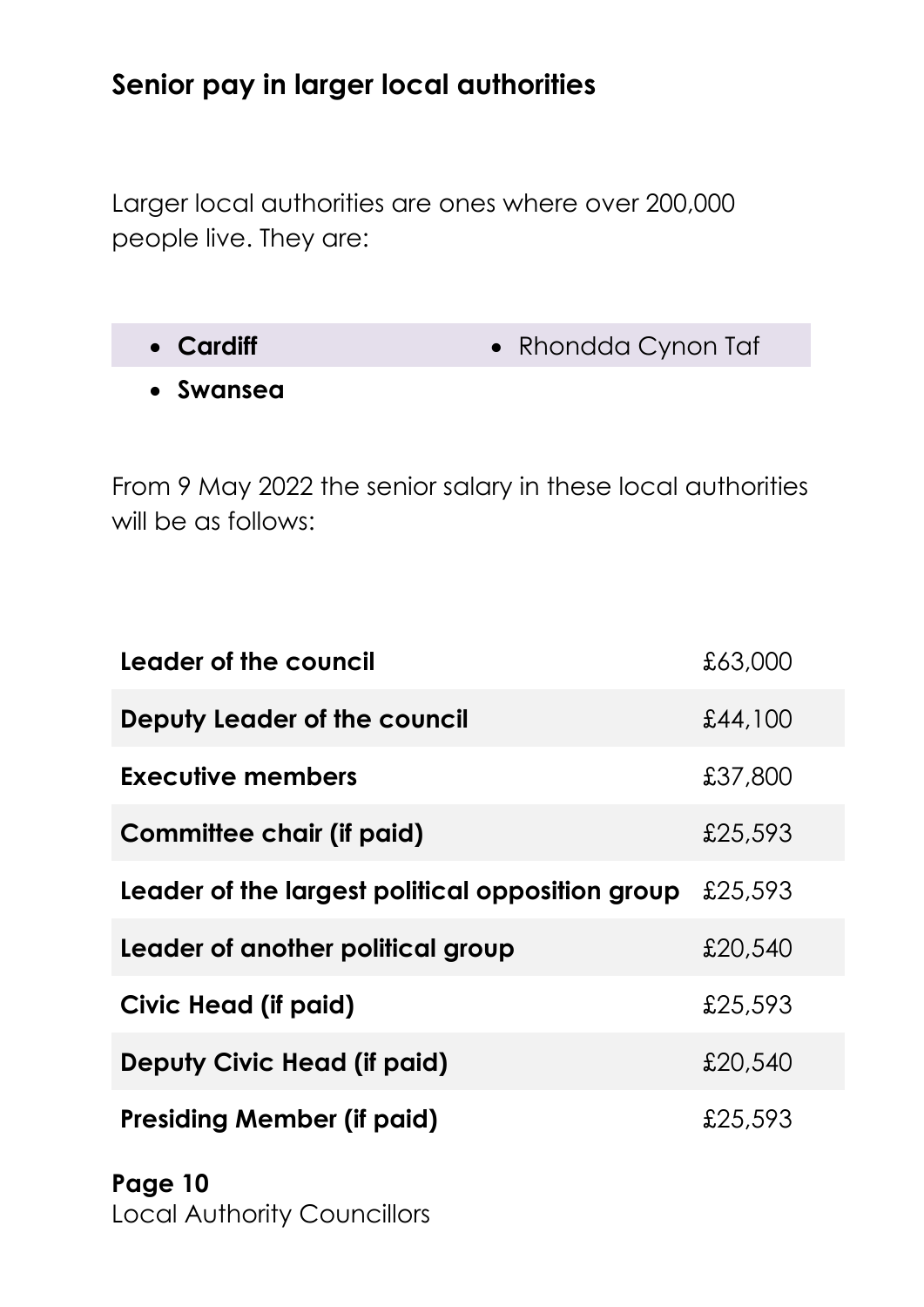### **Senior pay in medium local authorities**

 Medium local authorities are ones where between 100,000 and 200,000 people live. They are:

| • Bridgend          | • Caerphilly        |
|---------------------|---------------------|
| • Carmarthenshire   | • Conwy             |
| <b>Flintshire</b>   | • Gwynedd           |
| • Newport           | • Neath Port Talbot |
| • Pembrokeshire     | • Powys             |
| • Vale of Glamorgan | • Wrexham           |

 will be as follows: From 9 May 2022 the senior salary in these local authorities

| Leader of the council                            | £56,700 |
|--------------------------------------------------|---------|
| Deputy Leader of the council                     | £39,690 |
| Executive members                                | £34,020 |
| Committee chair (if paid)                        | £25,593 |
| Leader of the largest political opposition group | £25,593 |
| Leader of another political group                | £20,540 |
| Civic Head (if paid)                             | £25,593 |
| Deputy Civic Head (if paid)                      | £20,540 |
| <b>Presiding Member (if paid)</b>                | £25,593 |

**Page 11**  Local Authorit[y Councillors](#page-5-0)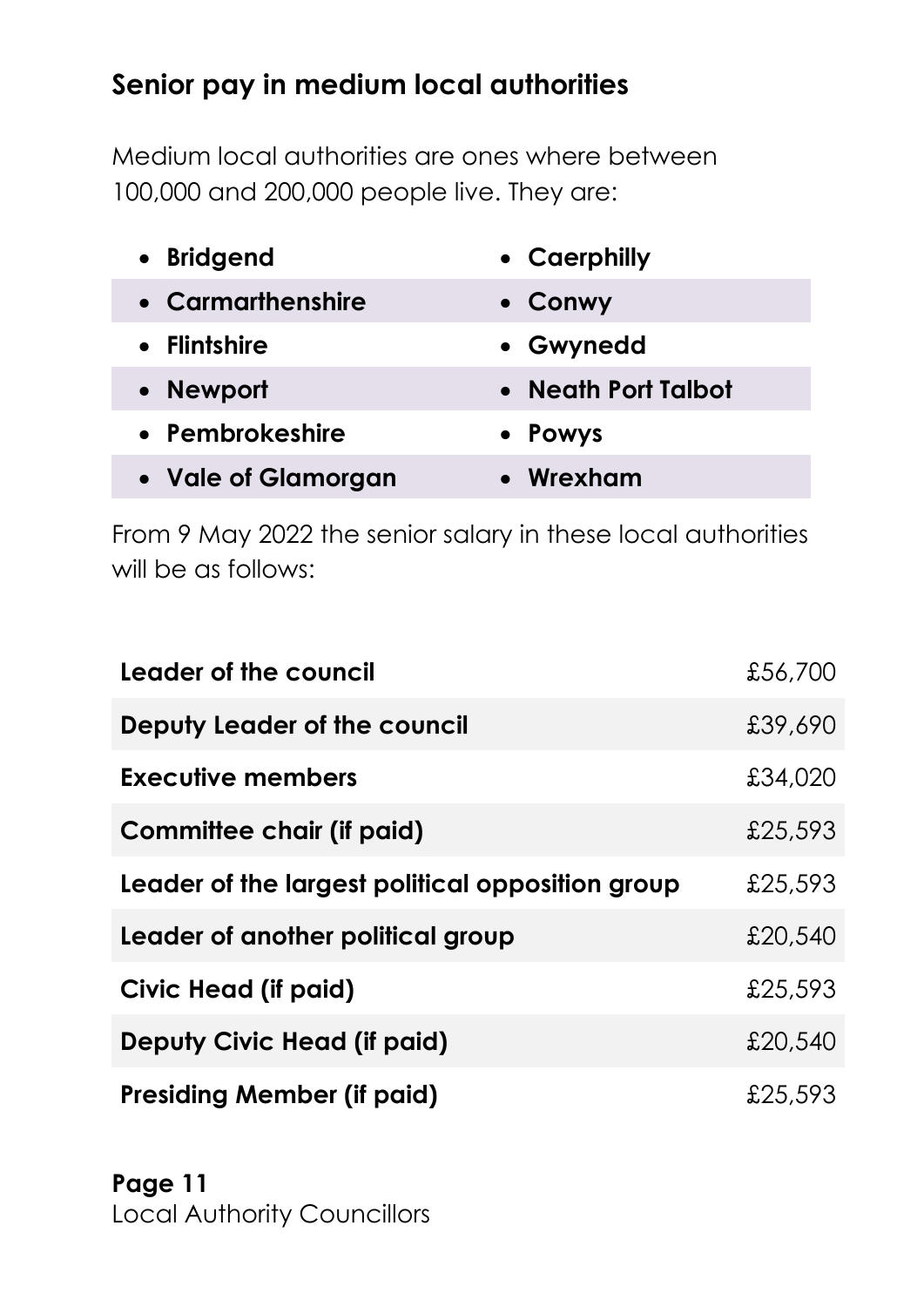### **Senior pay in smaller local authorities**

 people live. They are: Smaller local authorities are ones where less than 100,000

| • Blaenau Gwent | • Ceredigion     |
|-----------------|------------------|
| • Denbighshire  | • Merthyr Tydfil |

- **Monmouthshire Torfaen**
- **Isle of Anglesey**

 The senior salary each year in these local authorities should be as follows:

| Leader of the council                            | £53,550 |
|--------------------------------------------------|---------|
| Deputy Leader of the council                     | £37,485 |
| Executive members                                | £32,130 |
| Committee chair (if paid)                        | £25,593 |
| Leader of the largest political opposition group | £25,593 |
| Leader of another political group                | £20,540 |
| Civic Head (if paid)                             | £25,593 |
| Deputy Civic Head (if paid)                      | £20,540 |
| <b>Presiding Member (if paid)</b>                | £25,593 |

#### **Page 12**  Local Authorit[y Councillors](#page-5-0)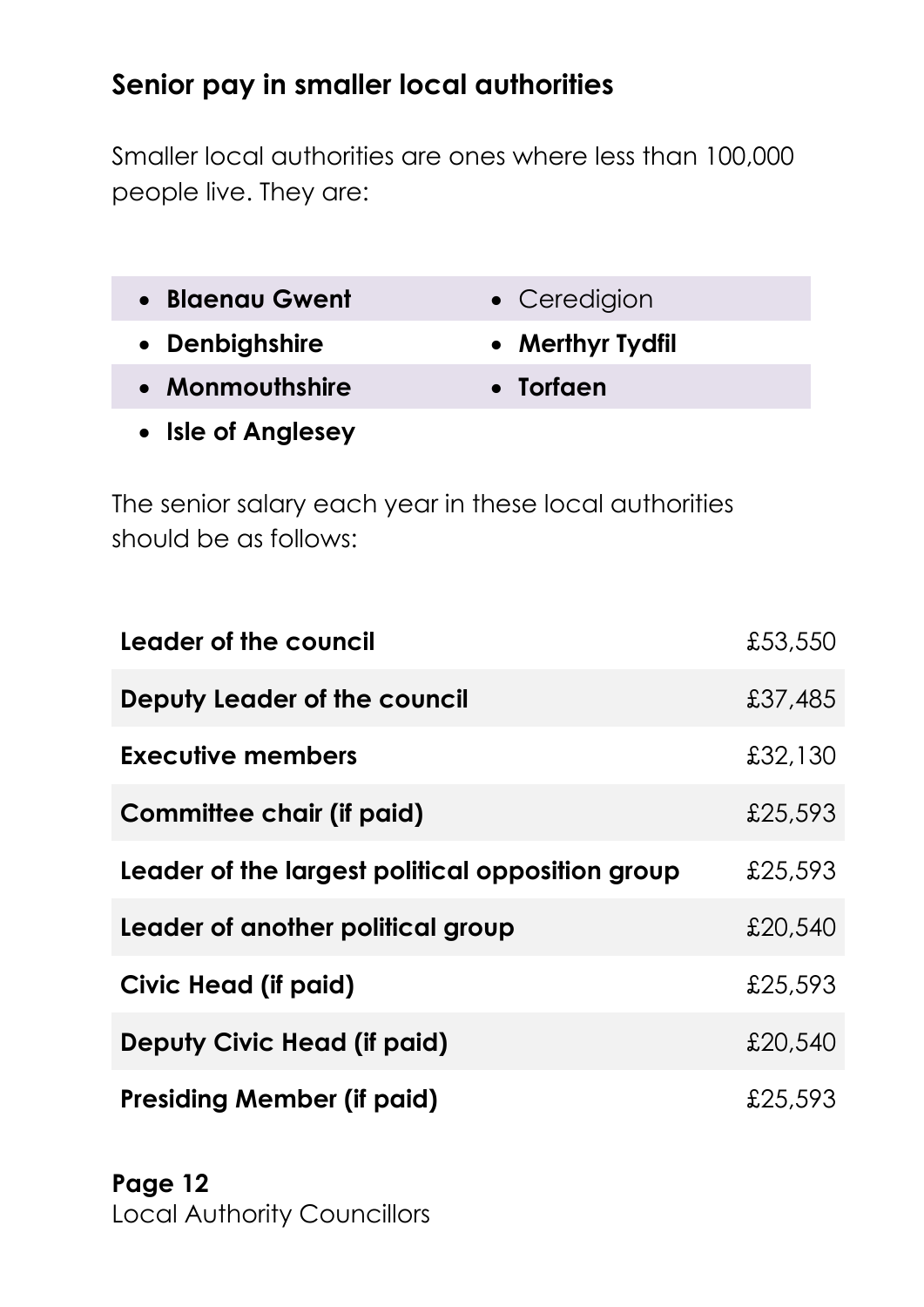# **Other money paid to local authority councillors**

### **Pensions**

Local authority councillors can join the **Local Government Pension Scheme**.

This means that the local authority pays some money into a pension plan for the councillor.

The councillor also has to pay some money into their own pension plan.

#### **Time off for family reasons**

When a councillor takes time off work for certain family reasons they will still get paid.

Local authority councillors are allowed to take time off work if they have a new baby or adopt a child.

### **Paying for travel, food, and accommodation**

Councillors can also get paid money for things like travelling to meetings and for food or hotel costs whilst working.

Turn to **page 35** for more information.

Local Authority Councillors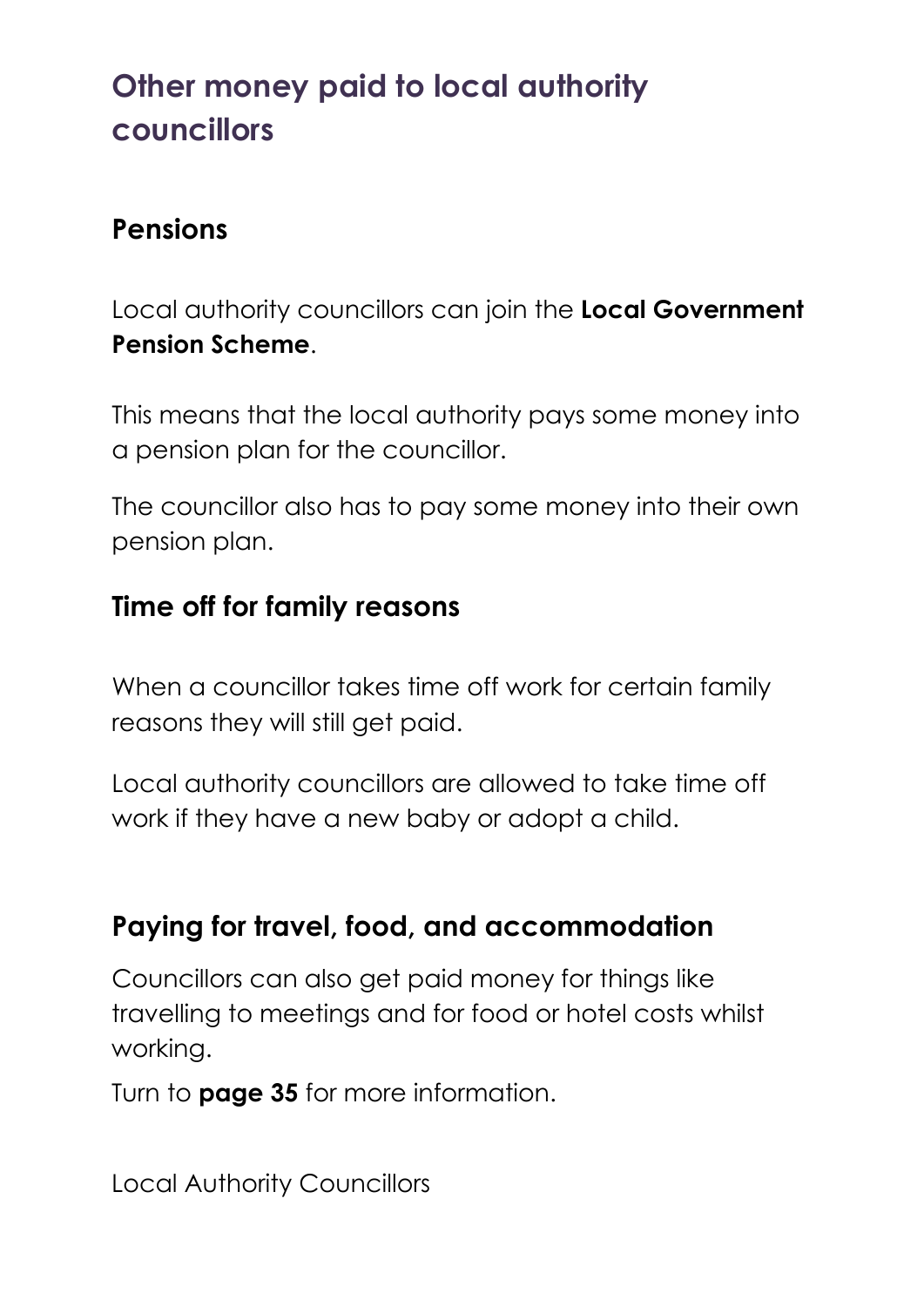### **Paying for care and personal assistance**

 If a councillor cares for someone, they may need to pay someone to do this caring while they are working.

 A councillor may need support to be able to do their job, for example if they are disabled. This is called **personal assistance**.

 Councillors can be paid back money they have had to spend on care and personal assistance.

Turn to **page 33** for more information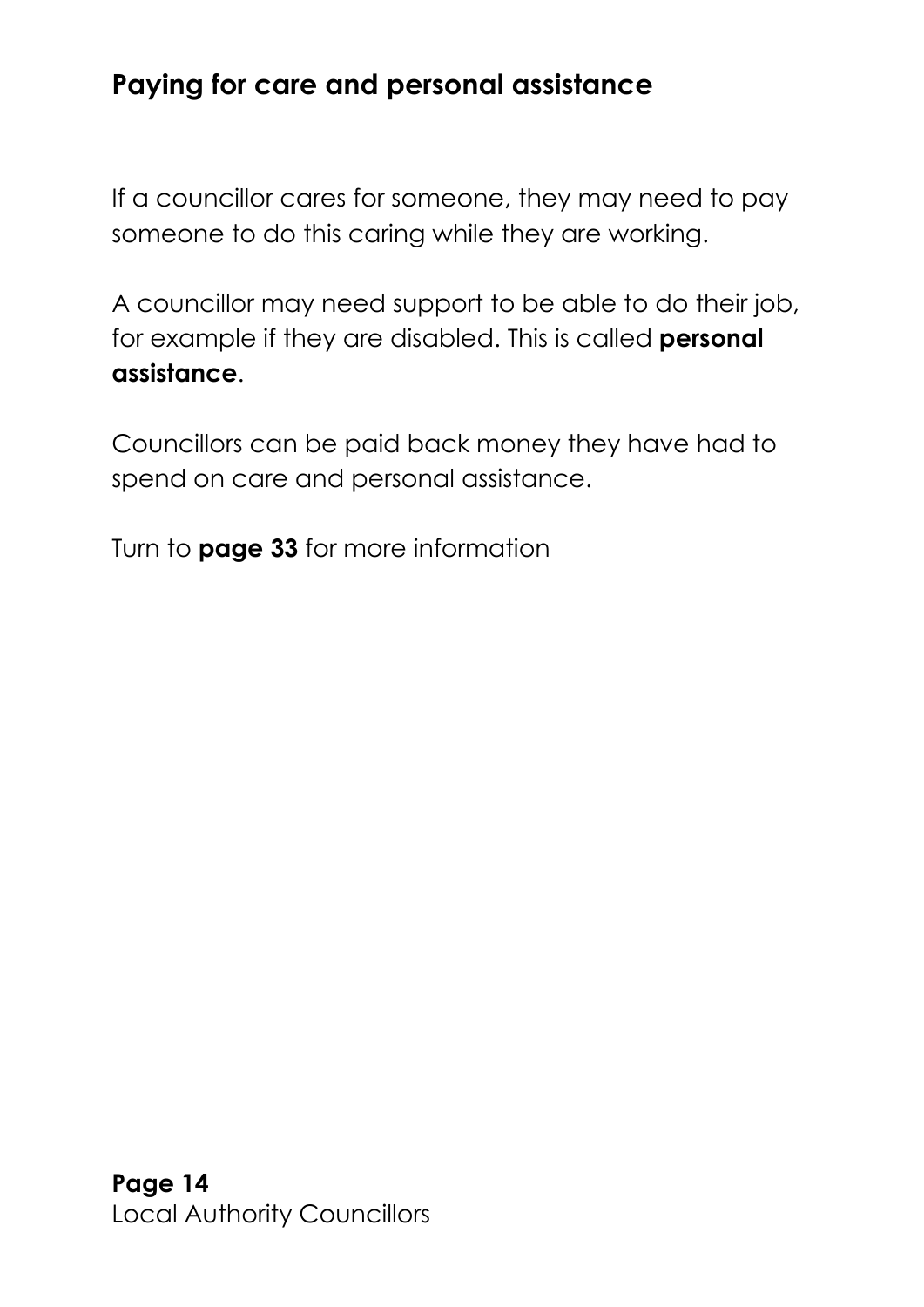# <span id="page-14-0"></span>**National Park Authority Members**

There are 3 National Parks in Wales:

- Brecon Beacons
- Pembrokeshire Coast
- Snowdonia

 Every National Park has a **National Park Authority** to make sure the National Park is run well.

 National Park Authorities are run by National Park Authority members.

 Each National Park has 12 members who are councillors appointed by their Local Authority and 6 members who are appointed by the Welsh Government.

 National Park Authority members make decision on things like:

- How the park spends its money
- How the park is run
- Planning permission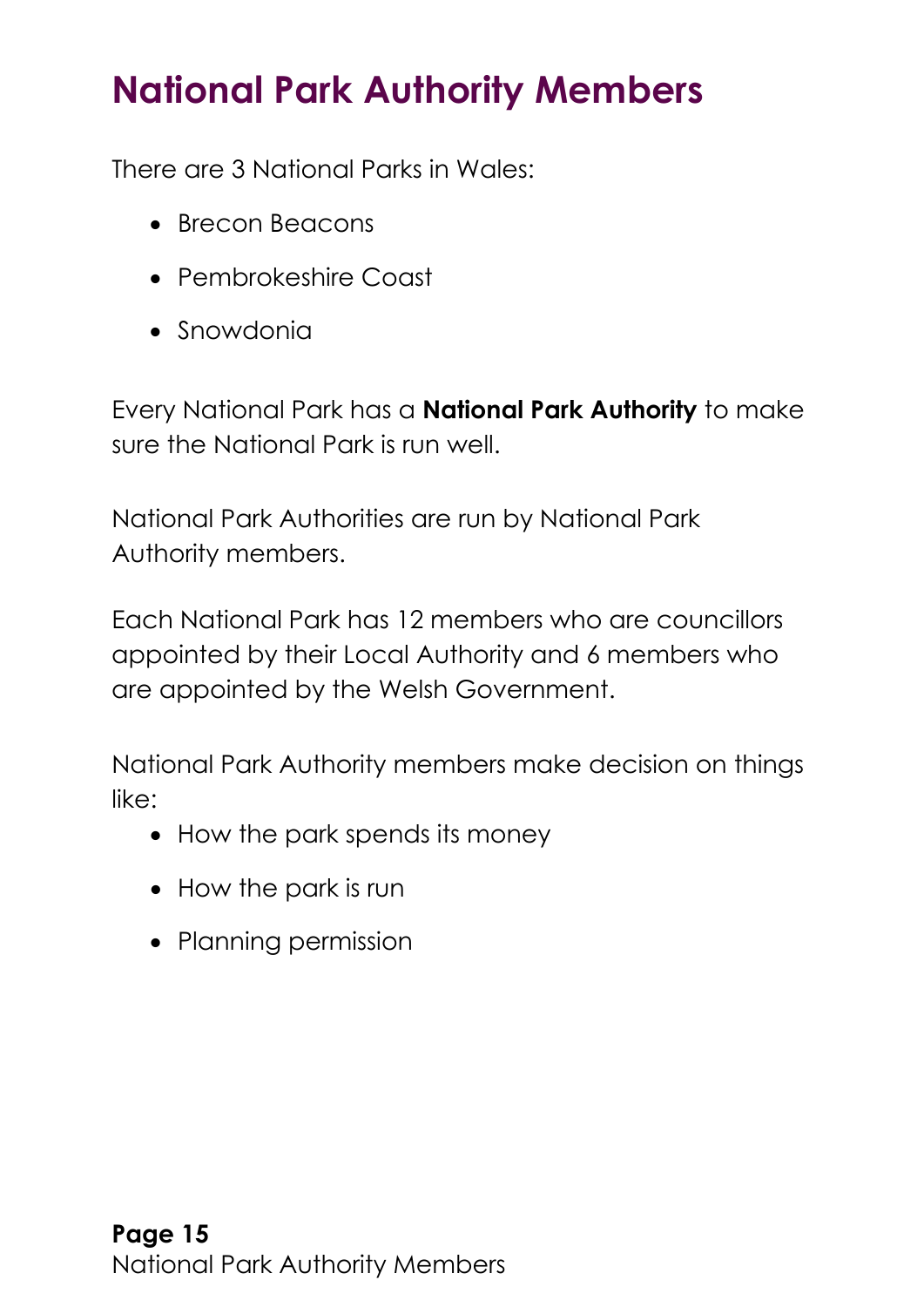### **Basic salary**

 We have decided that from **1 April 2022** National Park Authority members should be paid **£4,738 a year**.

This is called **basic salary**.

### **Senior salary**

 Some National Park Authority members have more work to do and have more responsibility.

 These National Park Authority members should be paid more. This is called **senior salary**.

 National Park Authority members who have a senior salary are the:

#### • **Chair of the authority**

 This is the person who runs the full meetings of the authority and makes sure they are run properly. They also represent the authority locally and across Wales.

#### • **Deputy Chair of the authority**

 This person works with the chair and supports them in their job.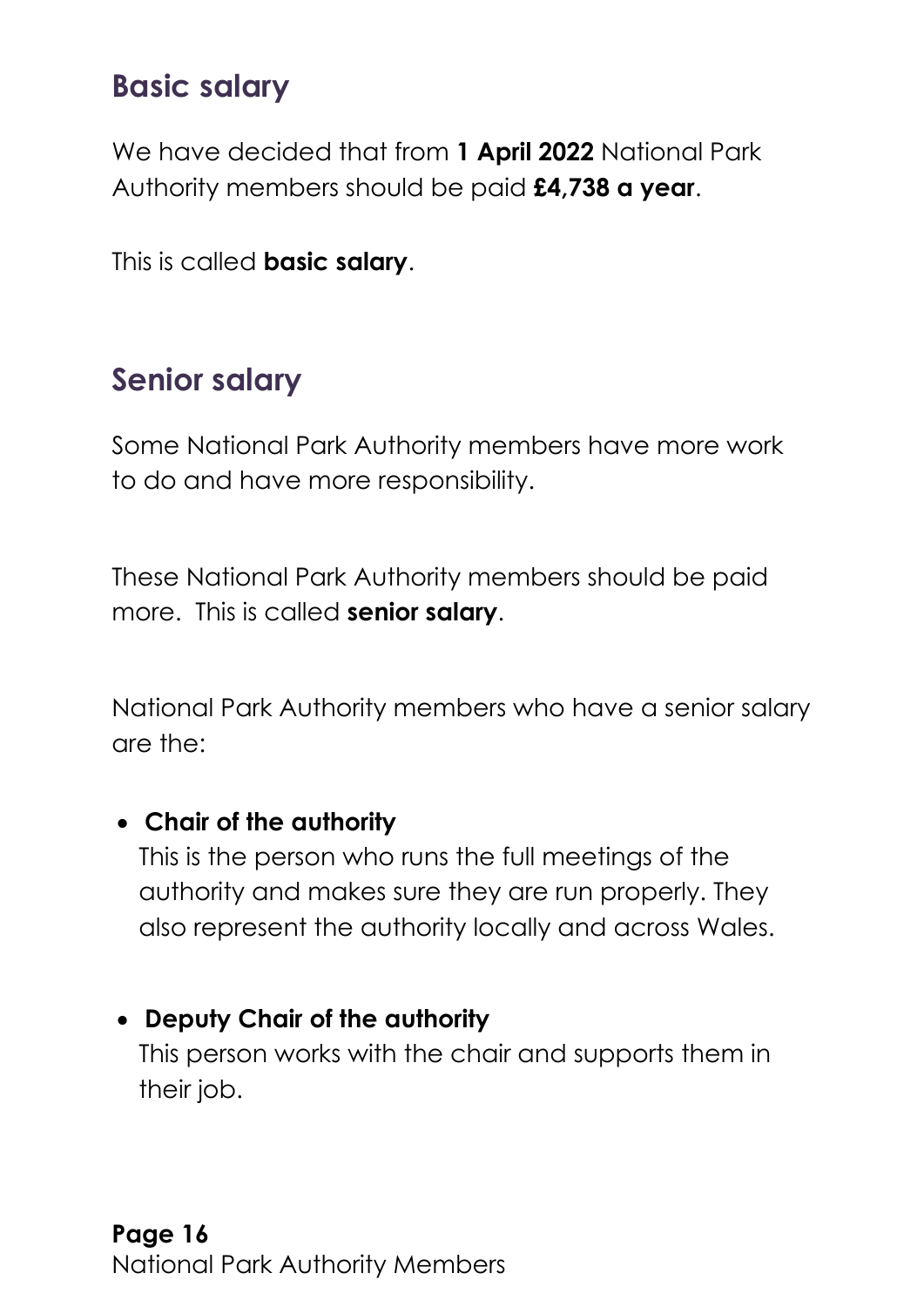### • **Committee Chair of the authority**

 This person runs smaller meetings of the authority and makes sure they are run properly.

 The senior salary for these National Park Authority members should be as follows:

| Chair of the authority                            | £13,531 |
|---------------------------------------------------|---------|
| Deputy Chair of the authority                     | £8,478  |
| <b>Committee Chair of the authority (if paid)</b> | £8,478  |

# **National Park Authority members who are local authority councillors**

 If a National Park Authority member is the Leader, Deputy Leader, or an executive member of a local authority they **cannot** be paid by the National Park Authority as well. **See page [7.](#page-6-0)**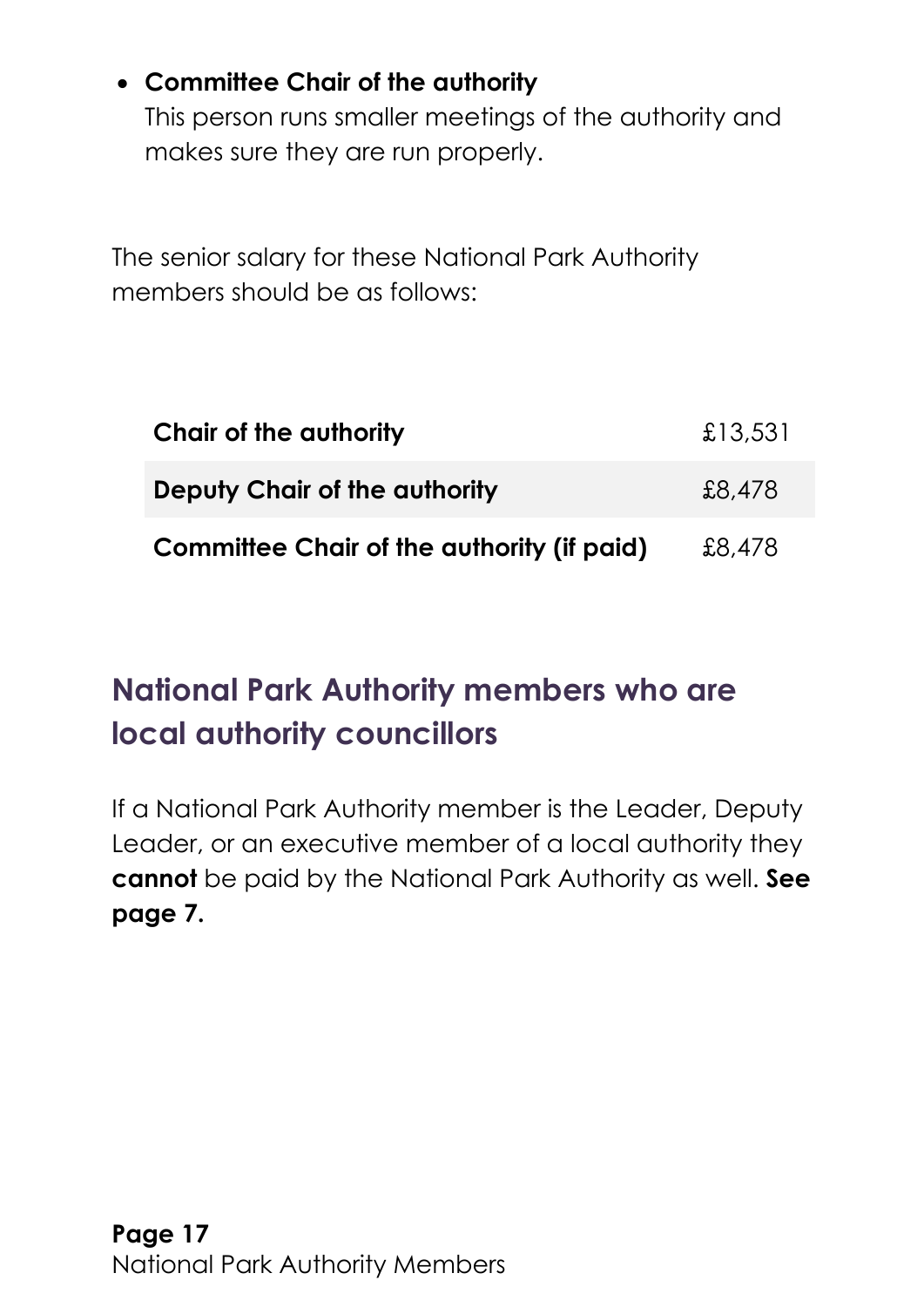## **Other money paid to National Park Authority members**

### **Time off for family reasons**

 National Park Authority members are allowed to take time off work if they have a new baby or adopt a child.

 If they are a National Park Authority member **and** a local authority councillor, they are paid while they are off work by their local authority.

by their local authority.<br>If they are a National Park Authority member appointed by the Welsh Government, they are not paid while they are off work.

### **Paying for travel, food and accommodation**

 Authority members can also be paid for things like travelling to meetings and for food or hotel costs whilst working.

Turn to **page 35** for more information about this.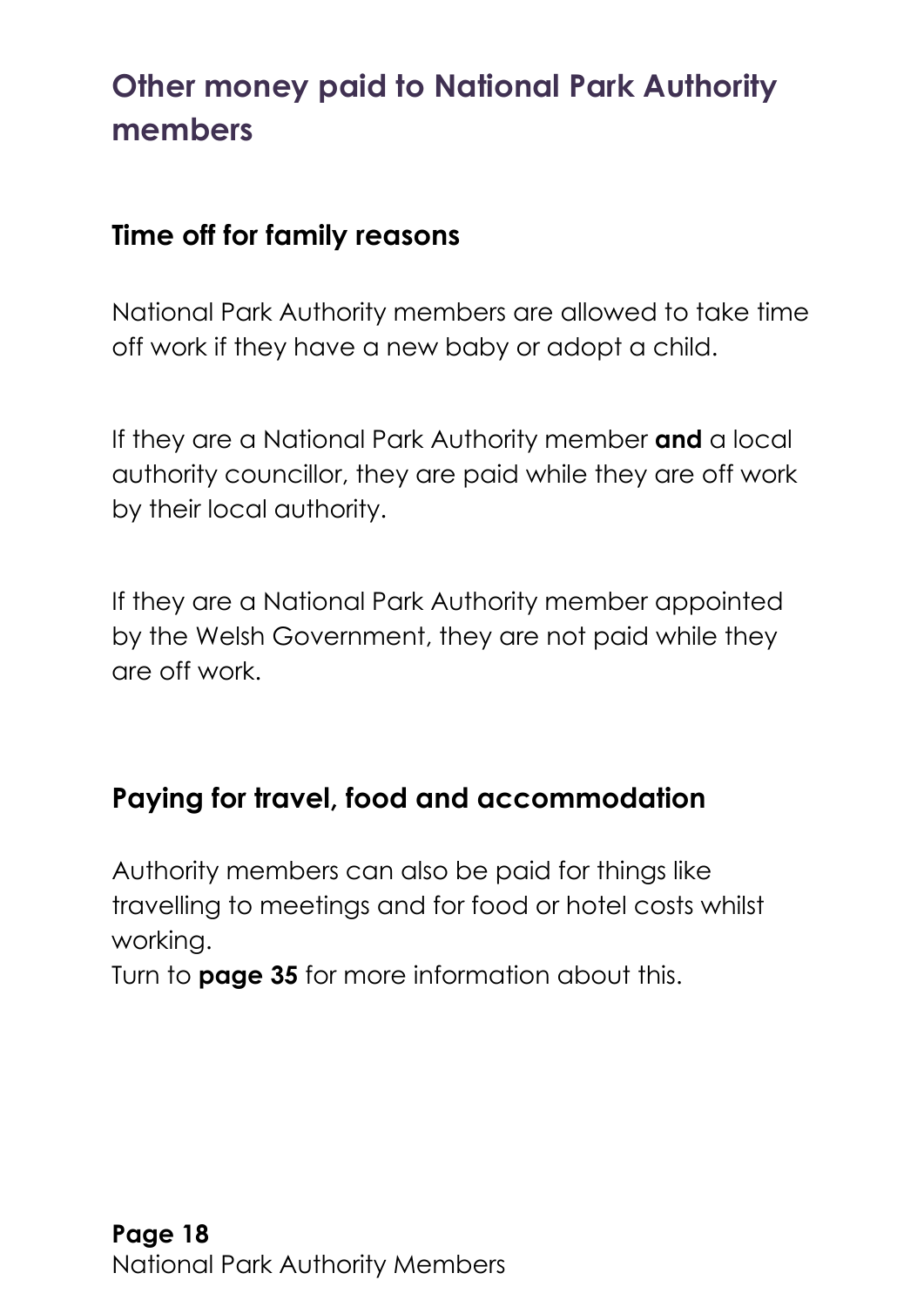### **Paying for care and personal assistance**

 need to pay someone to do this caring while they are If an authority member cares for someone, they may working.

 An authority member may need support to be able to do their job, for example if they are disabled. This is called **personal assistance**.

 Authority members can be paid back money they have had to spend on care and personal assistance.

Go to **page 33** for more information about this.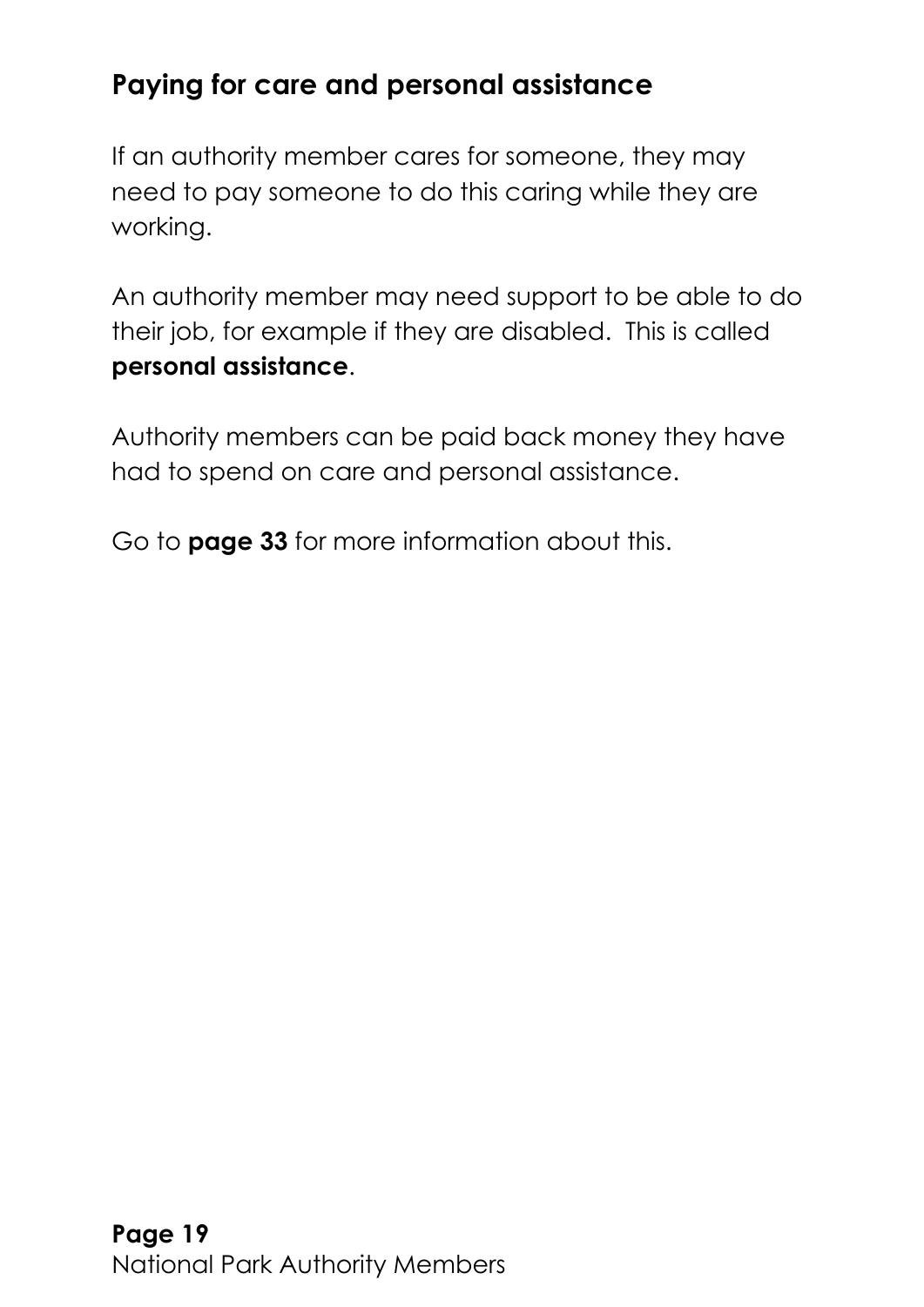# <span id="page-19-0"></span>**Fire and Rescue Authority Members**

There are 3 Fire and Rescue services in Wales

- Mid and West Wales
- North Wales
- South Wales

Fire and Rescue Authorities make sure the Fire and Rescue service is doing a good job.

Fire and Rescue Authorities are run by Fire and Rescue Authority members.

 councillors appointed by local authorities. Fire and Rescue Authorities Members are local authority

## **Basic salary**

 We have decided that from **1 April 2022** Fire and Rescue Authority members should be paid **£2,369 a year**.

This is called **basic salary**.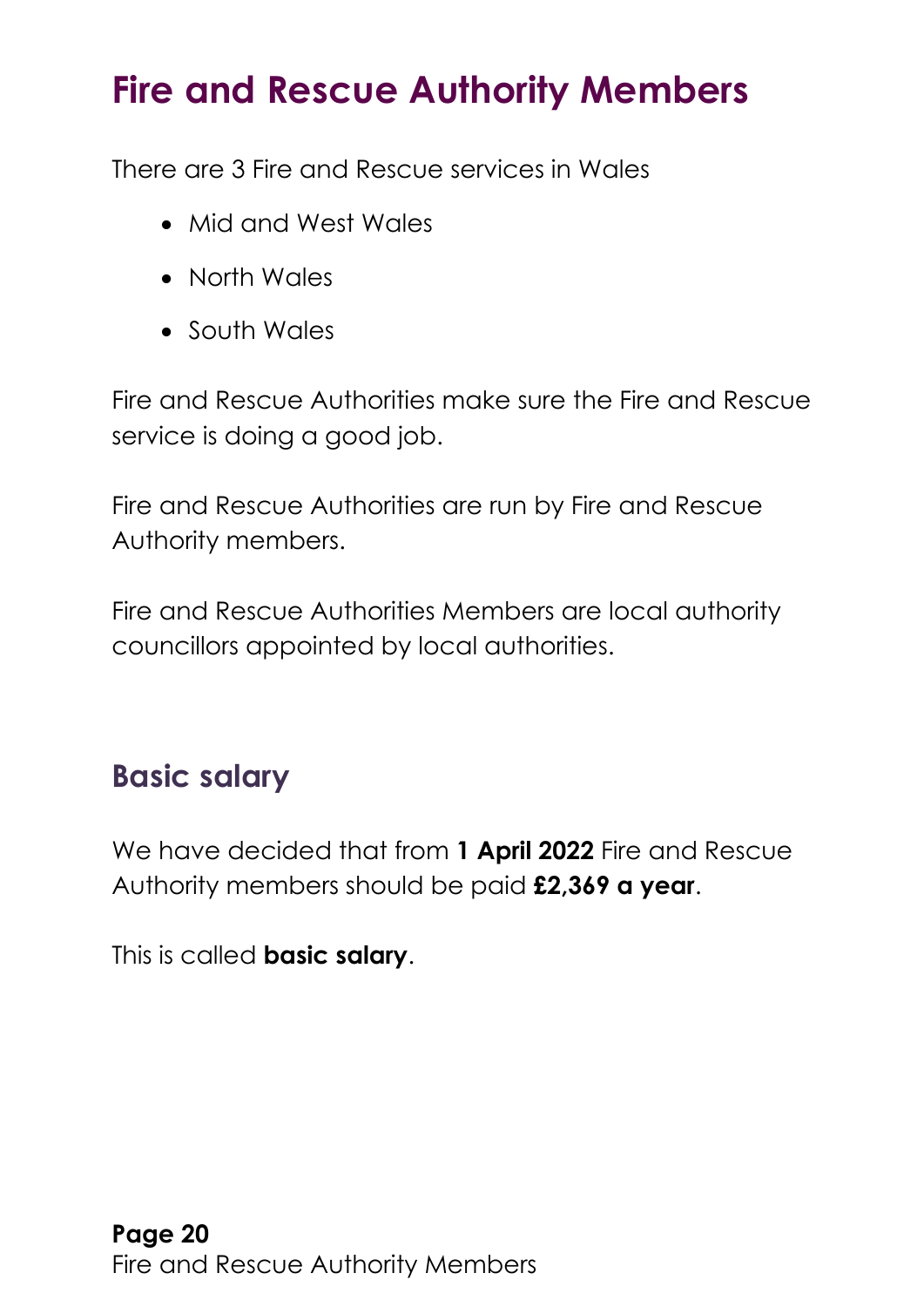## **Senior salary**

 Some Fire and Rescue Authority members have more work to do and have more responsibility.

 These Fire and Rescue Authority members should be paid more. This is called **senior salary**.

Fire and Rescue Authority members who have a senior salary are:

#### • **Chair of the authority**

 This is the person who runs the full meetings of the authority and makes sure they are run properly. They also represent the authority locally and across Wales.

#### • **Deputy Chair of the authority**

 This person works with the chair and supports them in their job.

#### • **Committee Chair of the authority**

 This person runs smaller meetings of the authority and makes sure they are run properly.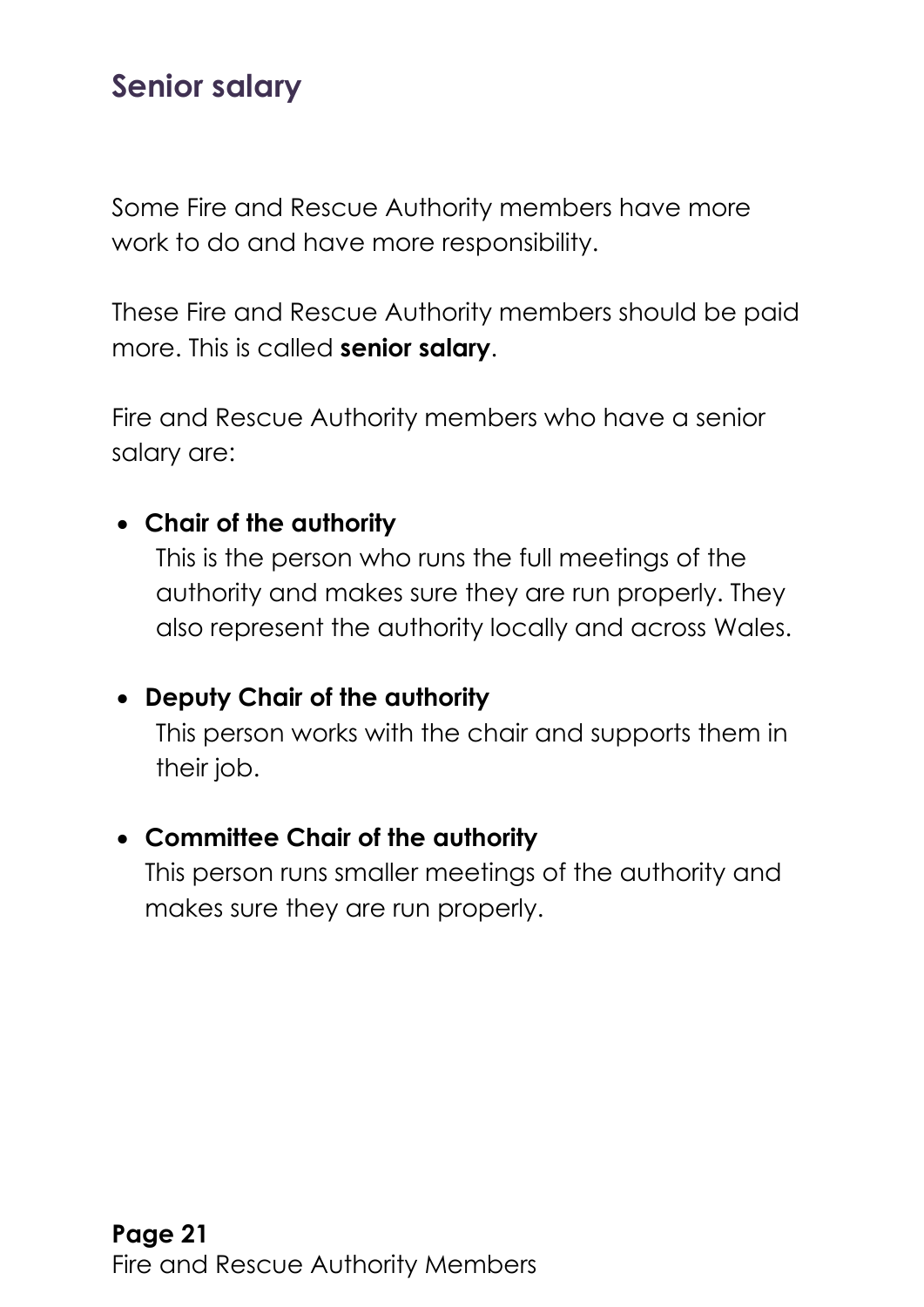The senior salary for these Fire and Rescue Authorities members should be as follows:

| Chair of the authority                            | £11,162 |
|---------------------------------------------------|---------|
| Deputy Chair of the authority                     | £6,109  |
| <b>Committee Chair of the authority (if paid)</b> | £6,109  |

# **Fire and Rescue Authority members who are local authority councillors**

 Deputy Leader, or an executive member of a local authority they should not be paid by Fire and Rescue If a Fire and Rescue Authority member is the Leader, Authority as well. **See page [7](#page-6-0)**.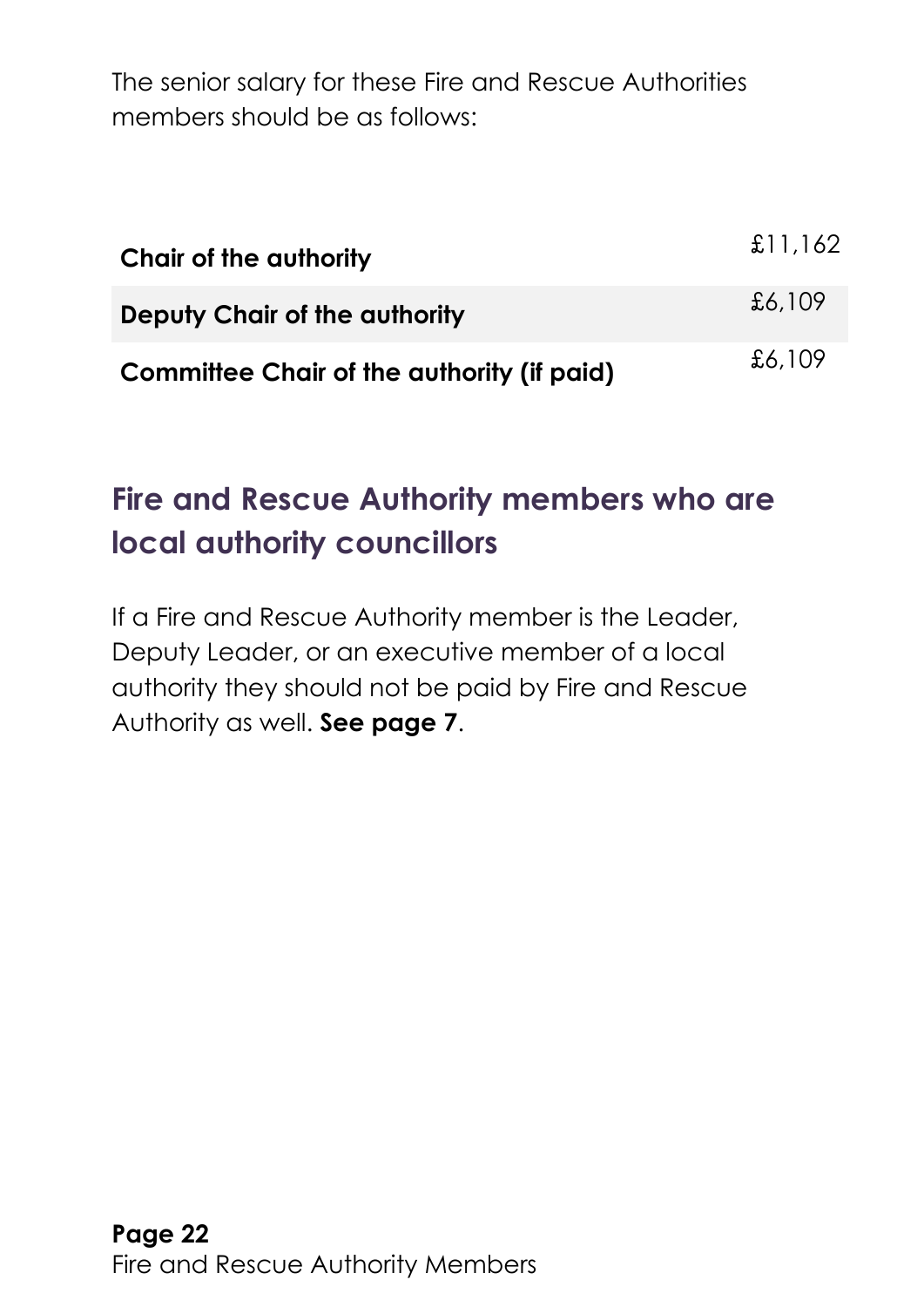## **Other money paid to Fire and Rescue Authority members**

### **Paying for travel, food and accommodation**

 Authority members can also be paid money for things like travelling to meetings and food or hotel costs whilst working.

Turn to **page 35** for more information about this.

### **Paying for care and personal assistance**

 If an authority member cares for someone, they may need to pay someone to do this caring while they are working.

 An authority member may need support to be able to do their job, for example if they are disabled. This is called **personal assistance**.

 had to spend on care and personal assistance. Authority members can be paid back money they have

Turn to **page 33** for more information about this.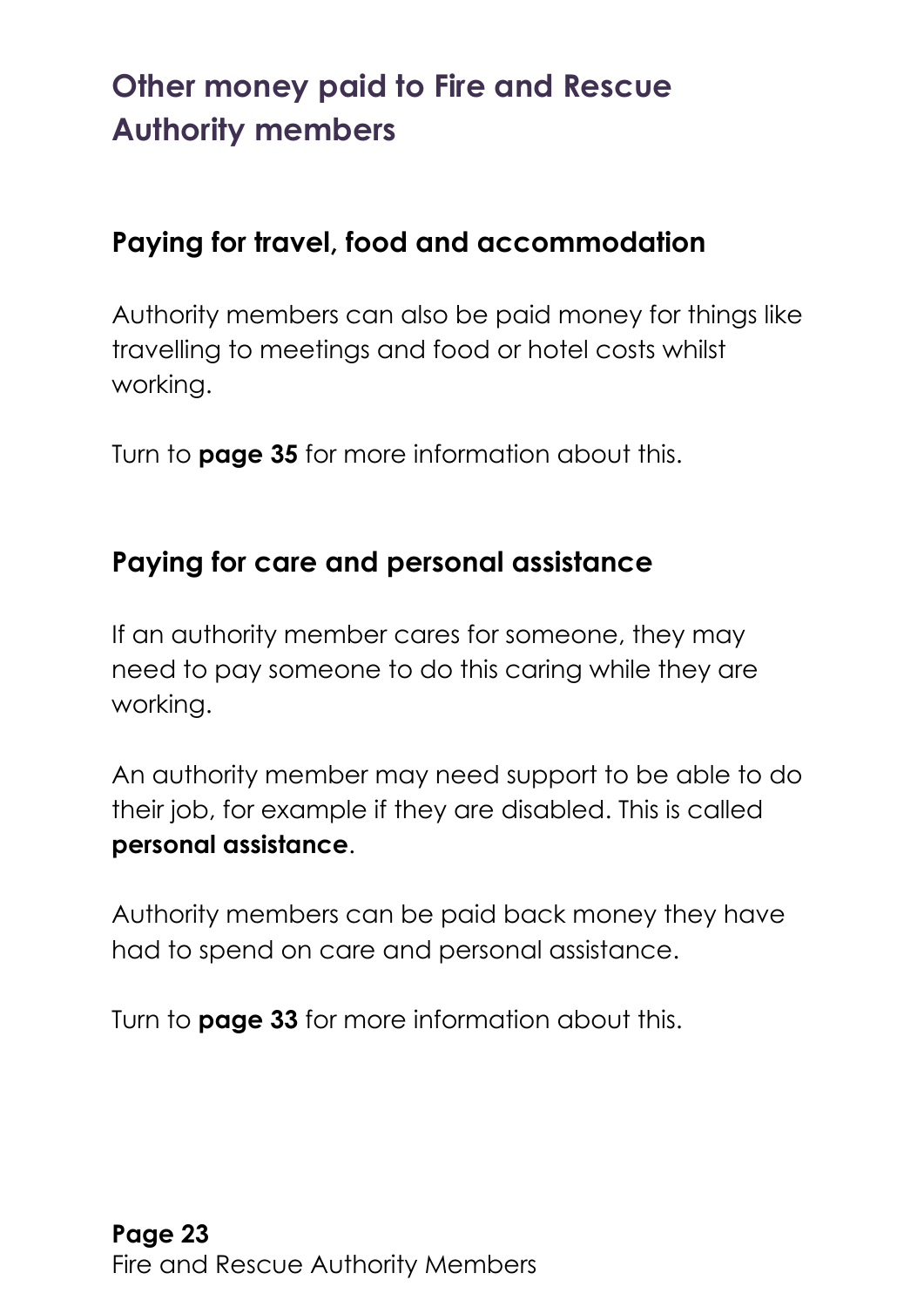# <span id="page-23-0"></span>**Co-opted Members**

 Rescue Authorities can have co-opted members. Local authorities, National Park Authorities and Fire and

 Co-opted members are people the authority ask to join them because they have a special skill or interest.

Co-opted members are paid for each day they work.

 If a co-opted member works for less than 4 hours in a day, they are paid between £105 and £134 depending on their role.

 If a co-opted member works for 4 hours or more in a day, they are paid between £210 and £268 depending on their role.

role.<br>They are also paid travel food and hotel costs where these are needed to do their work. Turn to **page 35** for more information about this.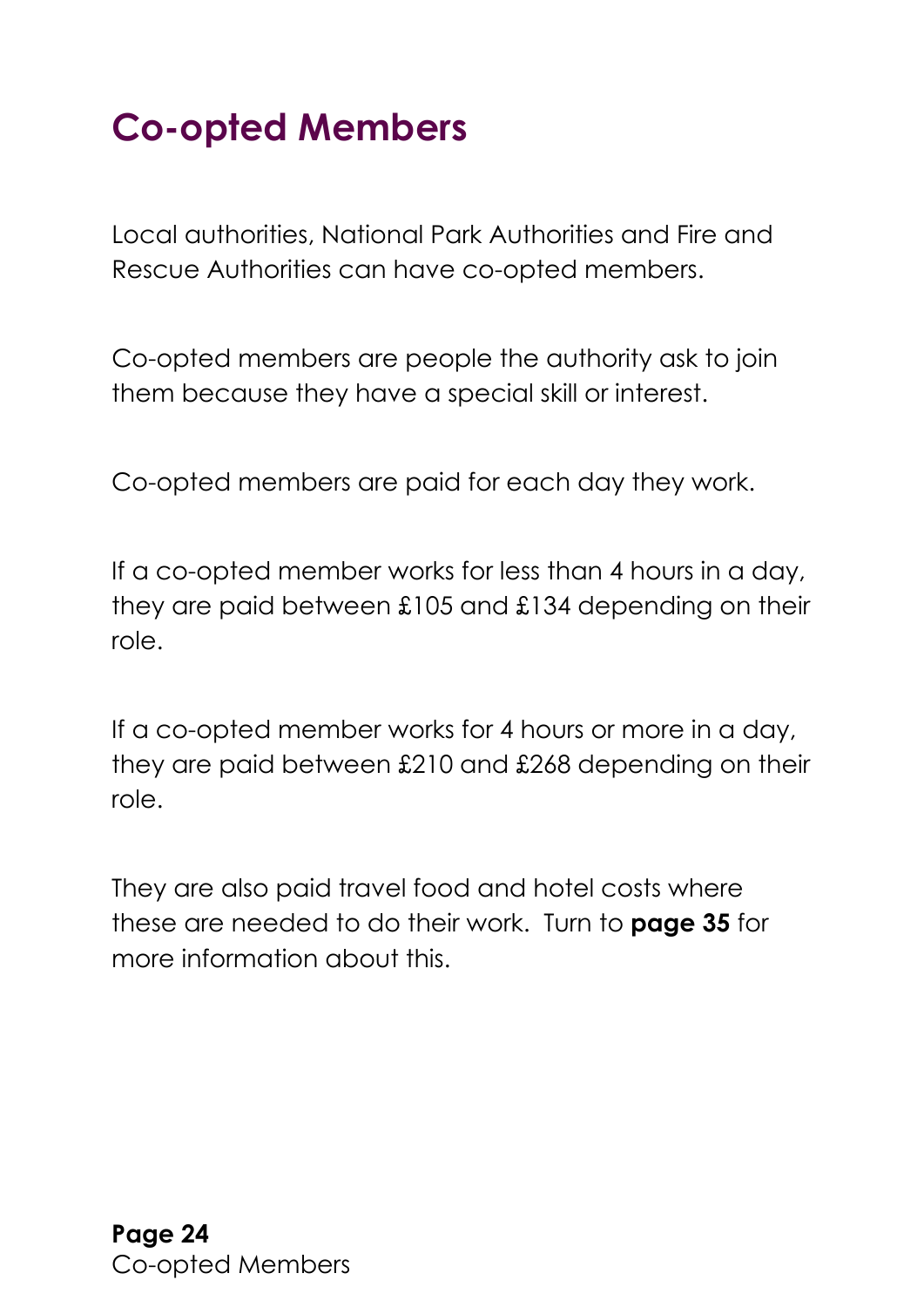# <span id="page-24-0"></span>**Community and Town Councillors**

There are over 735 Community and Town councils in Wales.

 Not every community or town has a Community or Town Council though.

Community or Town Councillors are in charge of Town and Community Councils.

They are elected by the people that live in their town or community.

Community or Town Councillors make decisions on things like:

- Community halls
- Bus stops
- Parks and playgrounds

 more if the council had more money to spend. In the past Community or Town Councillors were paid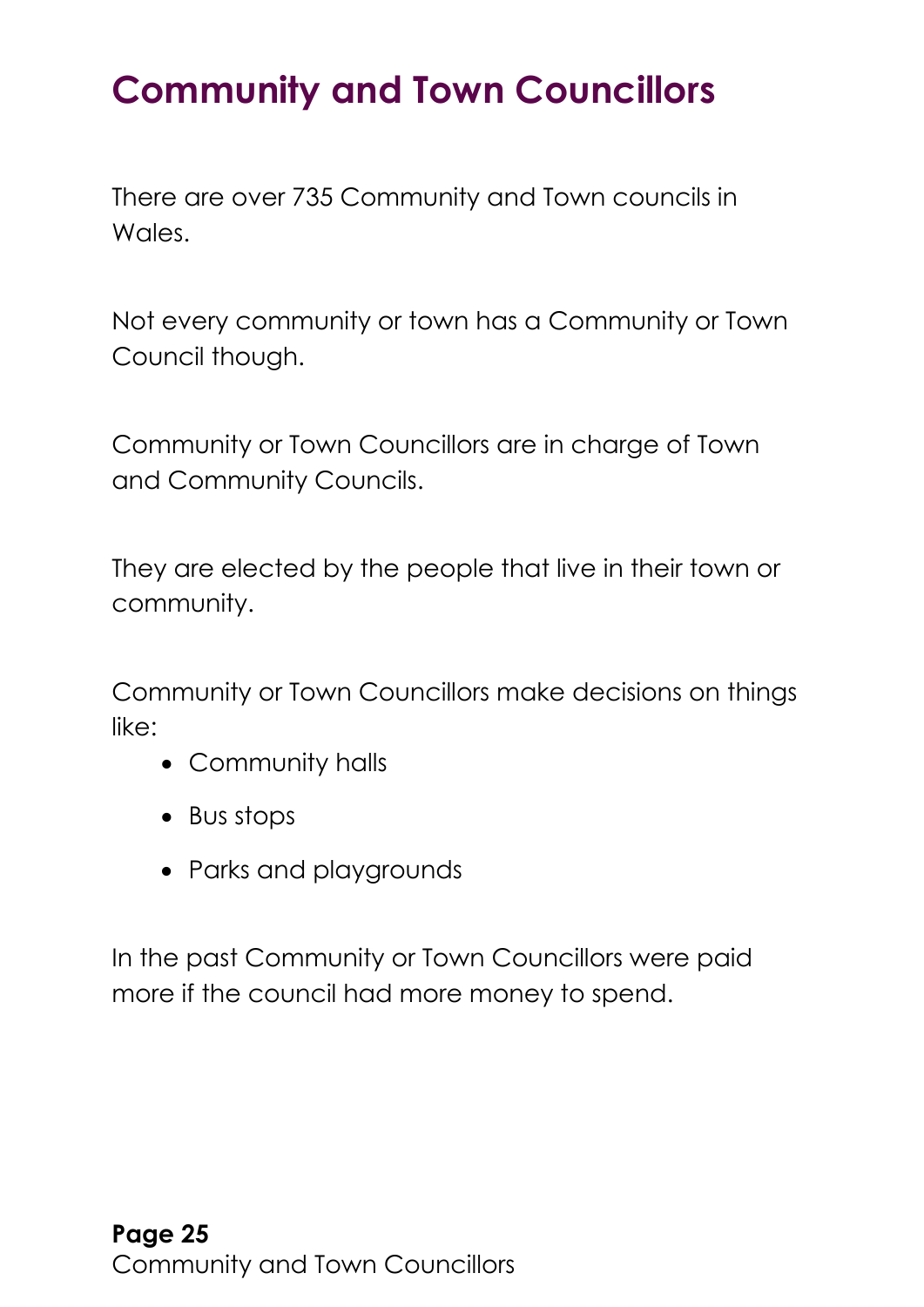We have decided that from **9 May 2022** Community and Town Councillors should be paid differently where there are more voters in their area.

| Council type | Number of voters   |
|--------------|--------------------|
| Group 1      | 14,000 or more     |
| Group 2      | 10,000 to 13,999   |
| Group 3      | 5,000 to 9,999     |
| Group 4      | 1,000 to 4,999     |
| Group 5      | <b>Under 1,000</b> |

There are different types of pay that Town and Community councillors can get paid.

**Basic pay** of £150 a year is paid to all councillors.

 **Senior pay** of £500 a year is paid to people who are chair of a committee. A councillor can only get paid this once, even if they are the chair of more than one committee.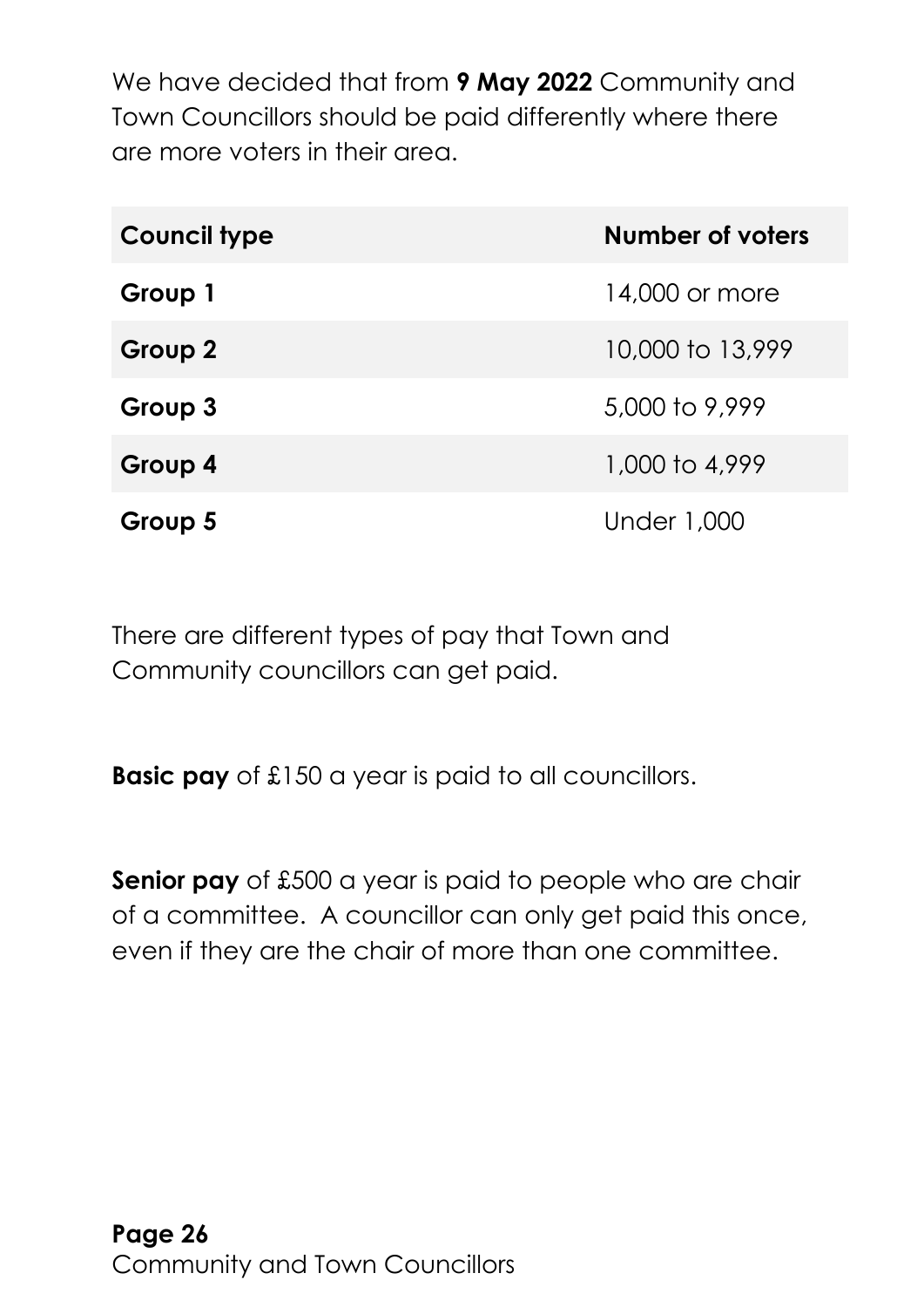# **Group 1**

 If a Community or Town Council has 14,000 or more voters, these payments are made.

**Basic pay** of £150 a year must be paid to all councillors.

 **Senior pay** of £500 a year must be paid to 1 councillor. Up to 7 more for councillors can be paid but the council does not have to pay them.

## **Group 2**

 voters, these payments are made. If a Community or Town Council has 10,000 to 13,999

**Basic pay** of £150 a year must be paid to all councillors.

 **Senior pay** of £500 a year must be paid to 1 councillor. Up to 5 more for councillors can be paid but the council does not have to pay them.

# **Group 3**

 If a Community or Town Council has 5,000 to 9,999 voters, these payments are made.

**Basic pay** of £150 a year must be paid to all councillors.

 **Senior pay** of £500 a year can be paid to up to 3 councillors, but the council does not have to pay them.

#### **Page 27** [Community and Town Councillors](#page-24-0)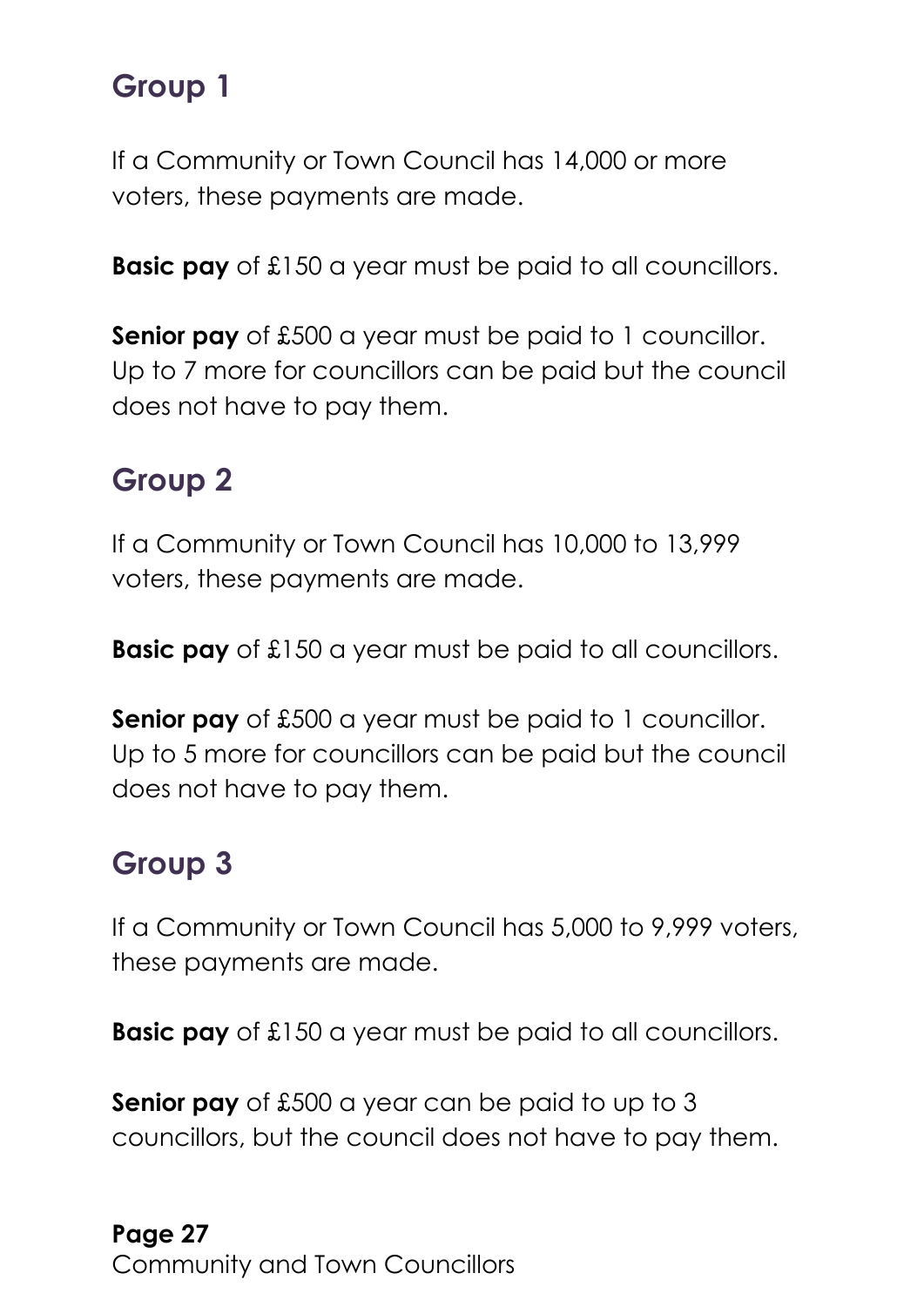## **Group 4**

 If a Community or Town Council has 1,000 to 4,999 voters, these payments are made.

**Basic pay** of £150 a year must be paid to all councillors.

 **Senior pay** of £500 a year can be paid to up to 3 councillors, but the council does not have to pay them.

## **Group 5**

If a Community or Town Council has fewer than 1,000 voters, these payments are made.

**Basic pay** of £150 a year must be paid to all councillors.

 **Senior pay** of £500 a year can be paid to up to 3 councillors, but the council does not have to pay them.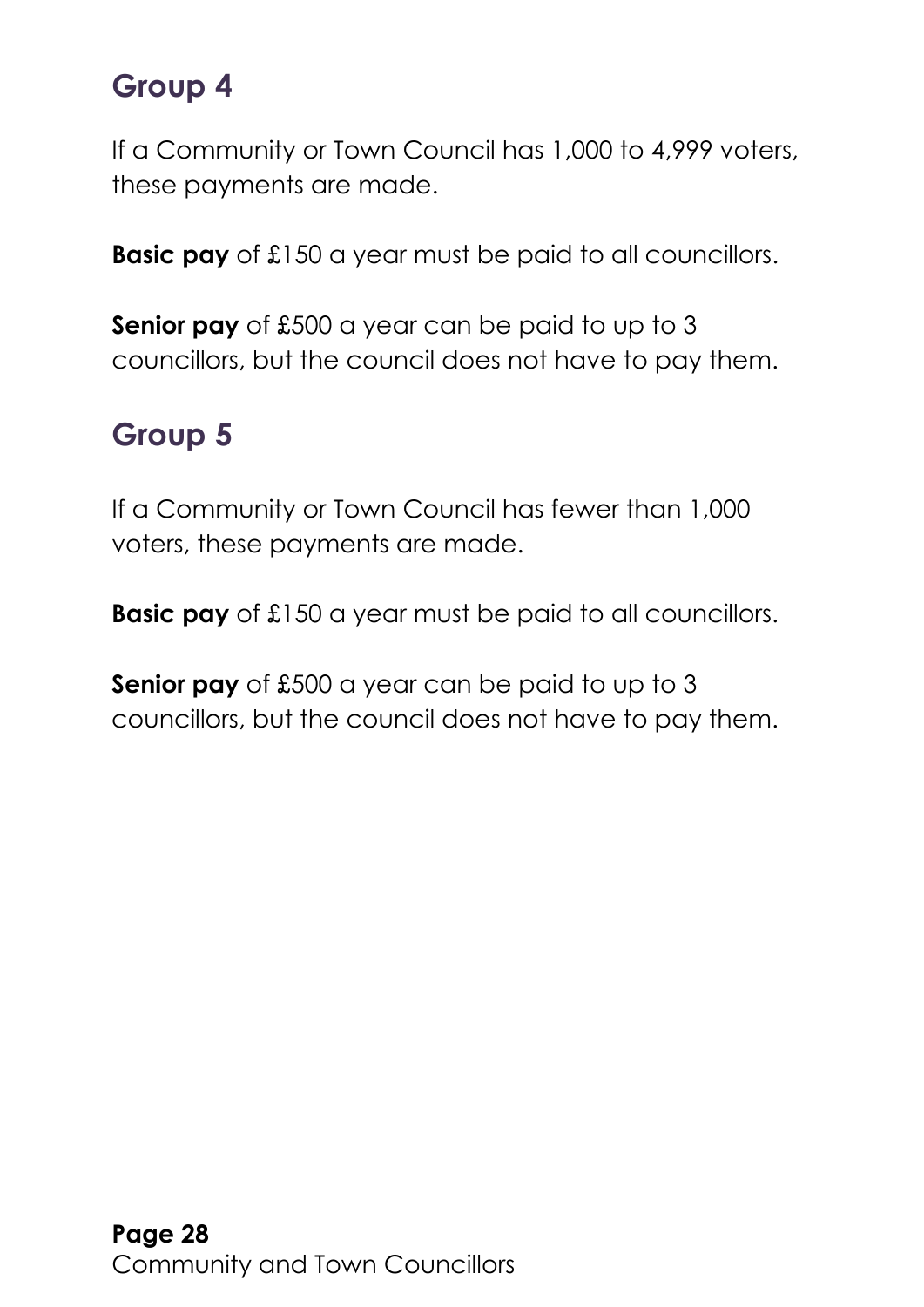## **Being a councillor on more than 1 Town or Community Council**

 Someone can be a councillor on more than 1 Town or Community Council.

They can be paid by each Town or Community Council.

 they are entitled to but they must do this by writing to the Councillors can turn down all or part of any payment that clerk of the council.

# **Mayors and Leaders of Community and Town Councils**

Community or Town Councils may have a Mayor or Leader.

 A Mayor or Leader is someone who represents the council in the community.

 Community and Town councils can pay 1 person to be a Mayor or Leader up to £1,500 extra a year.

 Community and Town councils can pay 1 person to be a Deputy Mayor or Deputy Leader up to £500 extra a year.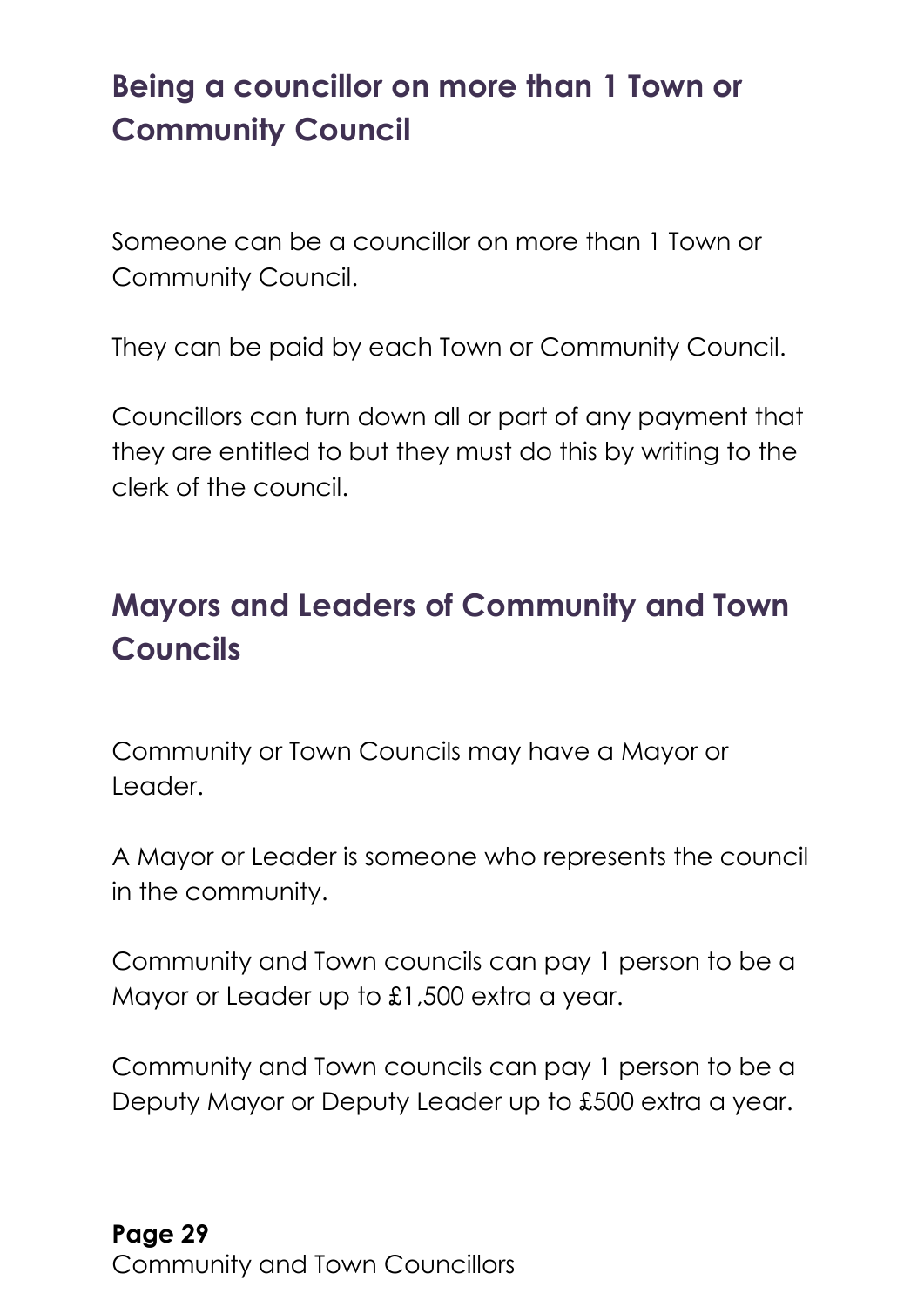# **Community and Town Councillors who are also senior Local Authority councillors**

 apart from money for: Community and Town Councillors who are **also** senior local authority councillors cannot be paid any money

- care and personal assistance
- travel
- food
- accommodation

# **Other money paid to Community and Town Councillors**

### **Paying for financial loss**

 Community and Town Councils can, but do not have to pay this.

 Financial loss is where someone missed out on getting money because they were doing their job as a Community or Town Councillor.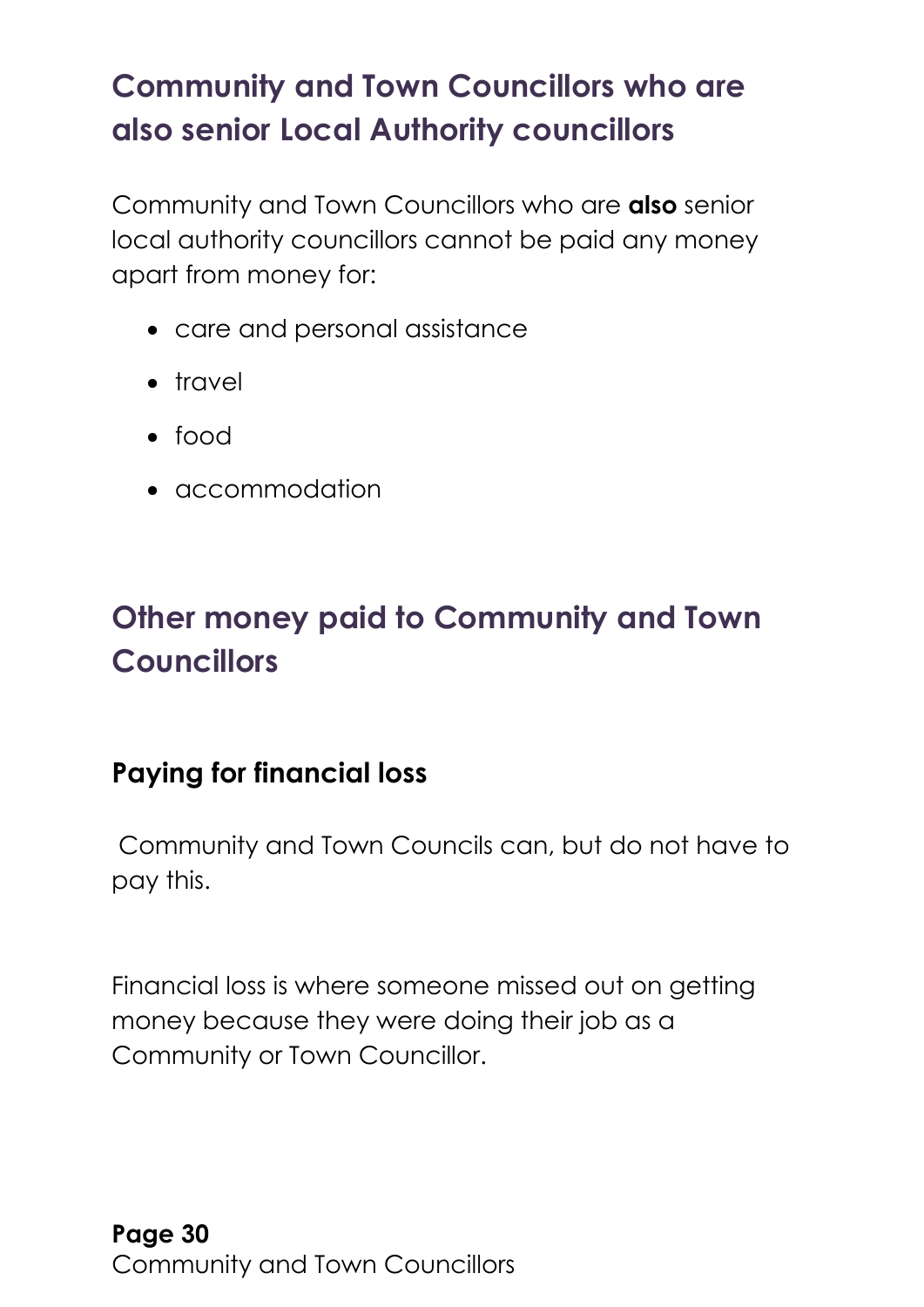This could be because they could not do their normal job while they went to a council meeting so did not get paid.

 can be paid: If a Community or Town Councillor has financial loss, they

- Up to £57.20 if they spent up to 4 hours working for the Community or Town Council
- Up to £114.40 if they spent over 4 hours working for the Community or Town Council.

Councillors must prove they have had financial loss.

### **Attendance allowance**

 Community and Town Councils can, but do not have to pay this.

 Attendance allowance is when a Community or Town Councillor is paid to go to a meeting.

Attendance allowance is up to £30 a meeting.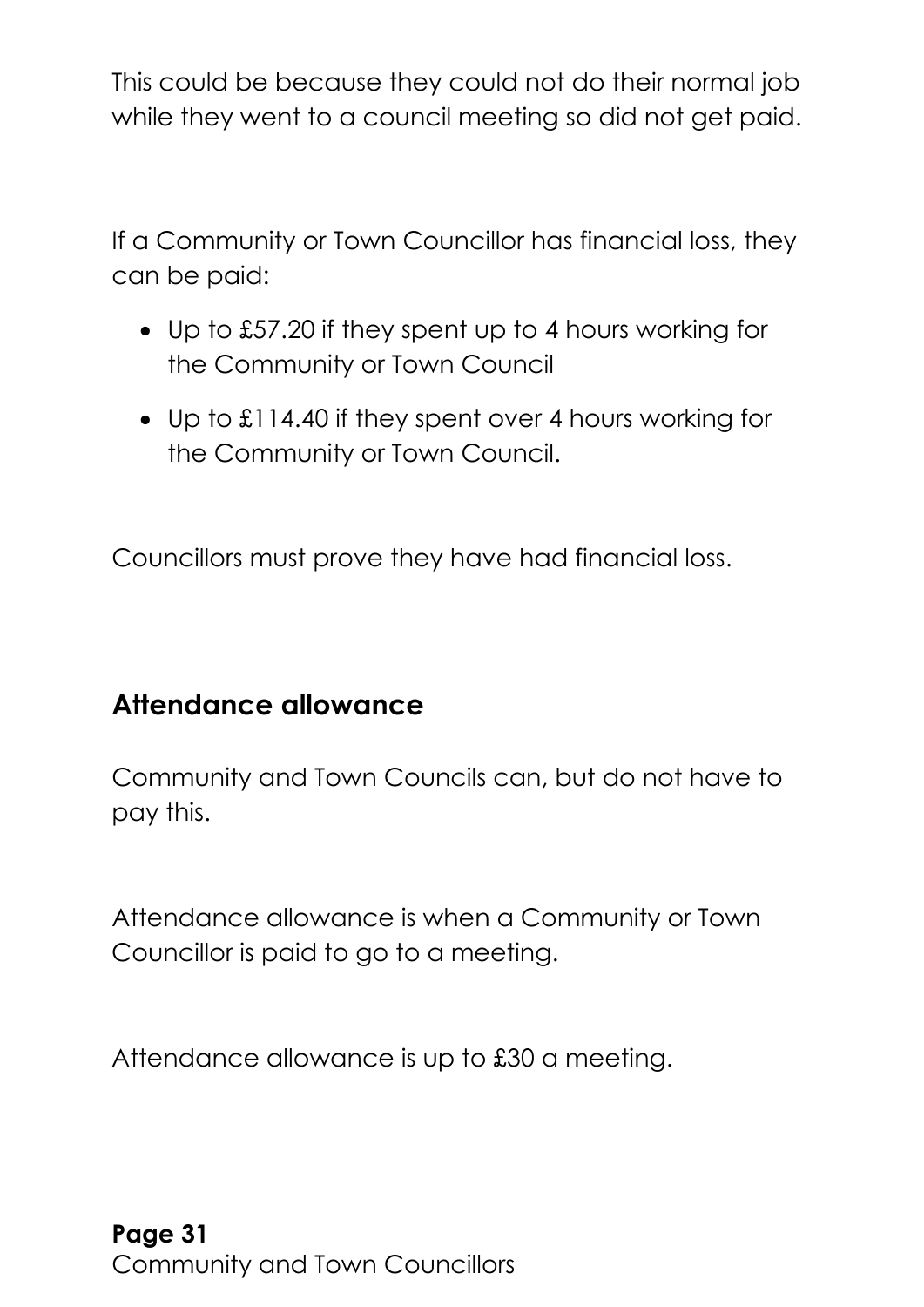### **Paying for travel, food and accommodation**

Community and Town Councils can, but do not have to, pay for councillors travel, food and accommodation.

 If the Community or Town Council does pay for things like travelling to meetings, food or hotel costs they must follow some rules.

Turn to **page 35** for more information about this.

### **Paying for care and personal assistance**

 they may need to pay someone to do this caring while If a Community or Town Councillor cares for someone they are working.

 Community or Town Councillors may need support to be able to do their job, for example if they are disabled. This is called personal assistance.

 money they have had to spend on care and personal Community and Town Councillors can be paid back assistance.

Turn to **page 33** for more information about this.

#### **Page 32** [Community and Town Councillors](#page-24-0)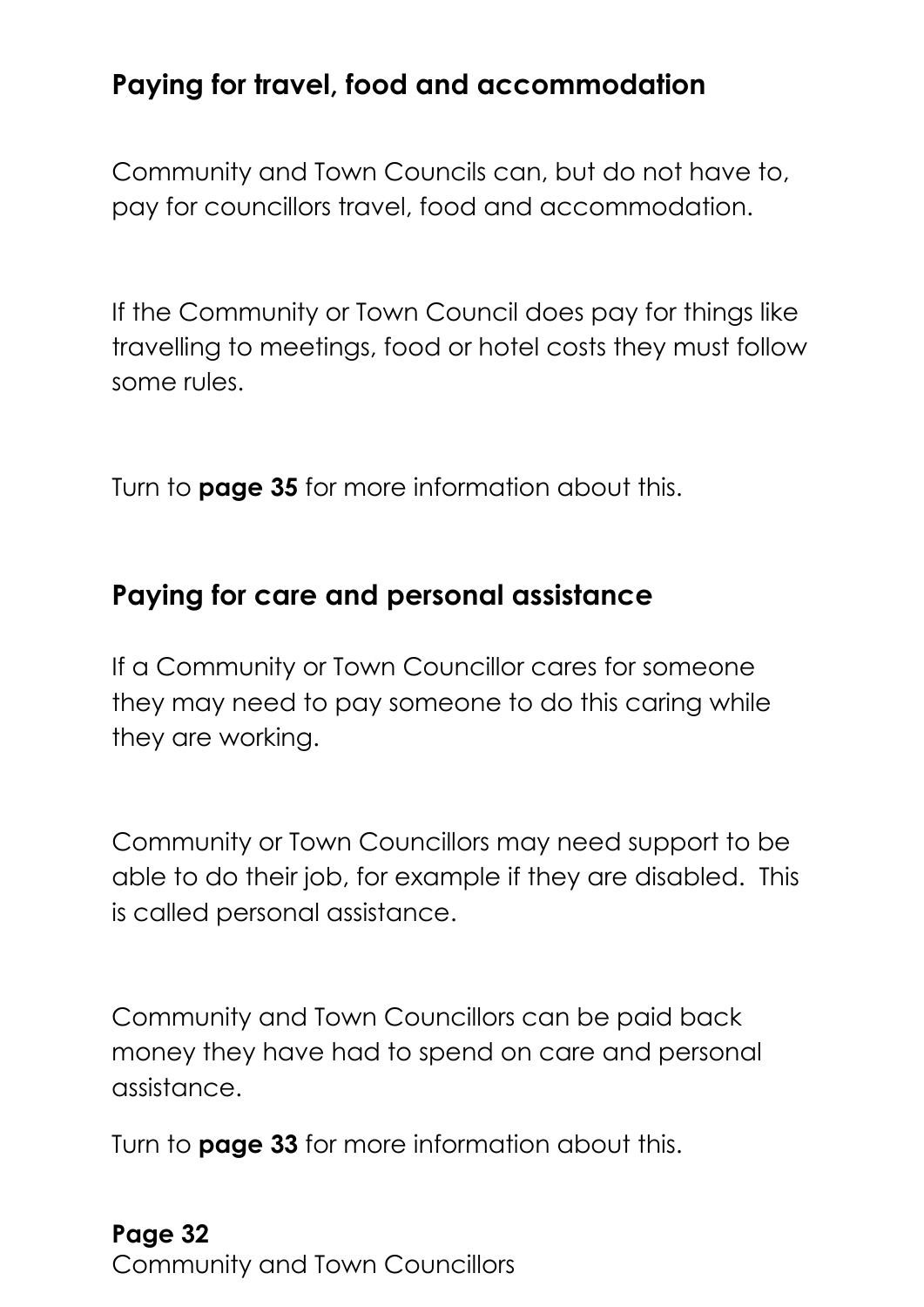# <span id="page-32-0"></span>**Care and Personal Assistance**

 Some people have to care for someone else. They may care for a child, an older person or someone who is sick or disabled.

 Some people need personal assistance to do their job, this may be because they are disabled.

 We do not want the cost of this care or assistance to stop of care or assistance that is needed to do this work can people from becoming councillors, authority members or co-opted members. So we have decided that the costs be repaid.

 Councils and authorities can decide how claims are made but they must follow rules to make claiming fair and easy.

 There is now no maximum that can be paid for Care and Personal Assistance.

- paid back in full. Formal care or assistance is provided • The actual costs of **formal care or assistance** can be by someone registered with Care Inspectorate Wales.
- • If the care or support is provided by someone **not**  registered with Care Inspectorate Wales this is **informal**

#### **Page 33** [Care and Personal Assistance](#page-32-0)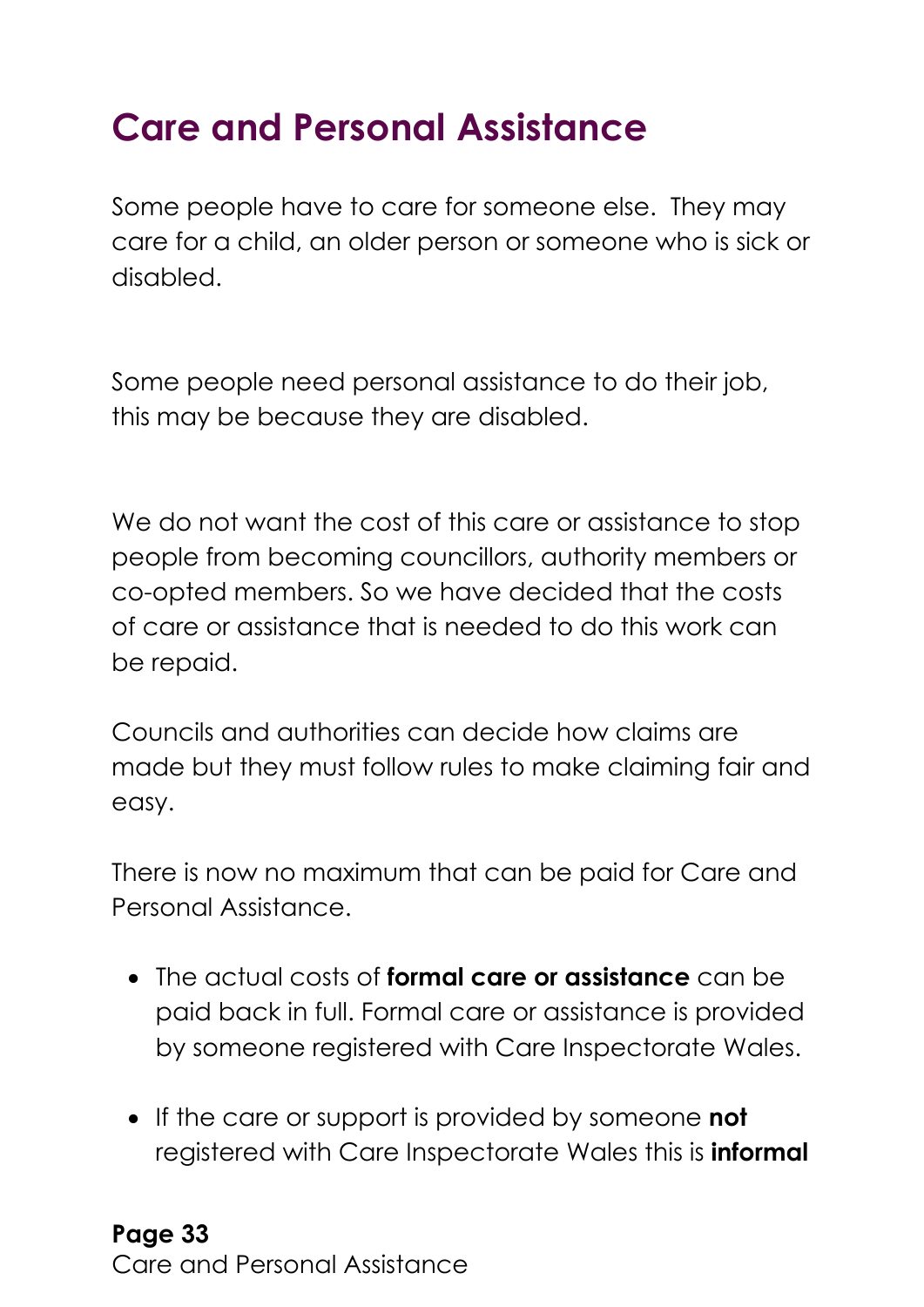**care**. The actual costs of informal care can be paid back up to the hourly rate of the UK Real Living Wage.

We have set some other rules for paying for care and assistance.

- is not paid for by other things like welfare benefits or access to work payments. • Care and personal assistance can only be paid for if it
- • Councils and authorities should make sure that councillors and members know they can get paid this money if they need it.
- • Care and Personal Support can be paid to go to meetings, time taken to prepare for and travel to meetings.

 simple for people to get paid money for care and Councils and authorities should be helpful and make it personal assistance.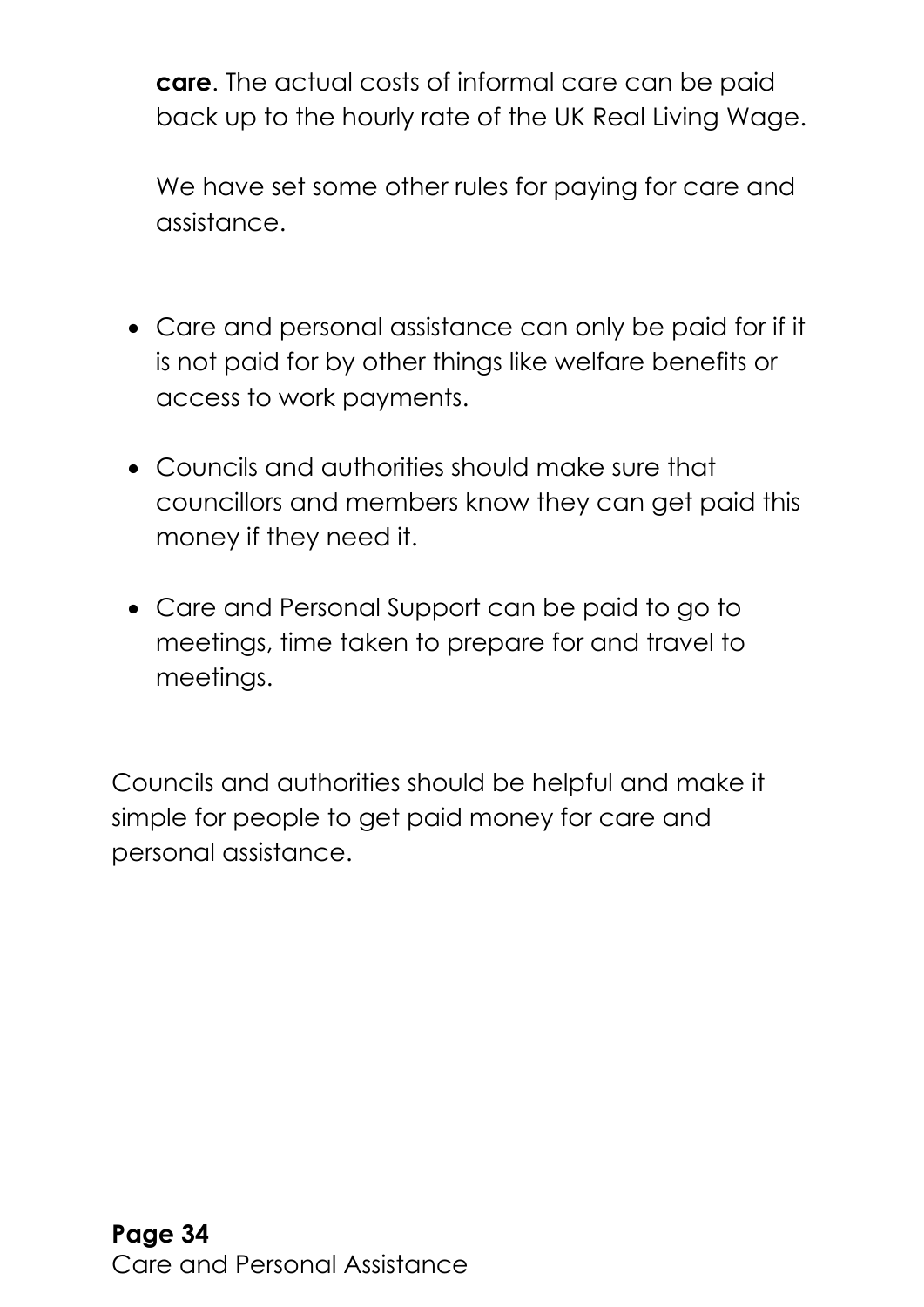# <span id="page-34-0"></span>**Travel, food and accommodation**

 Sometimes people spend money on things so that they can do official business.

 meetings or going on a training course. Official business includes things like going to official

They may spend money on:

#### • **Travel**

 This includes things like bus or train tickets and the cost of running a car if they drive.

#### • **Food**

 home while they are working. This includes buying a meal if they are away from

#### • **Accommodation**

 This includes staying in a hotel if they have to travel a If someone spends their own money on these things, long way from home to work. they can ask to be paid back.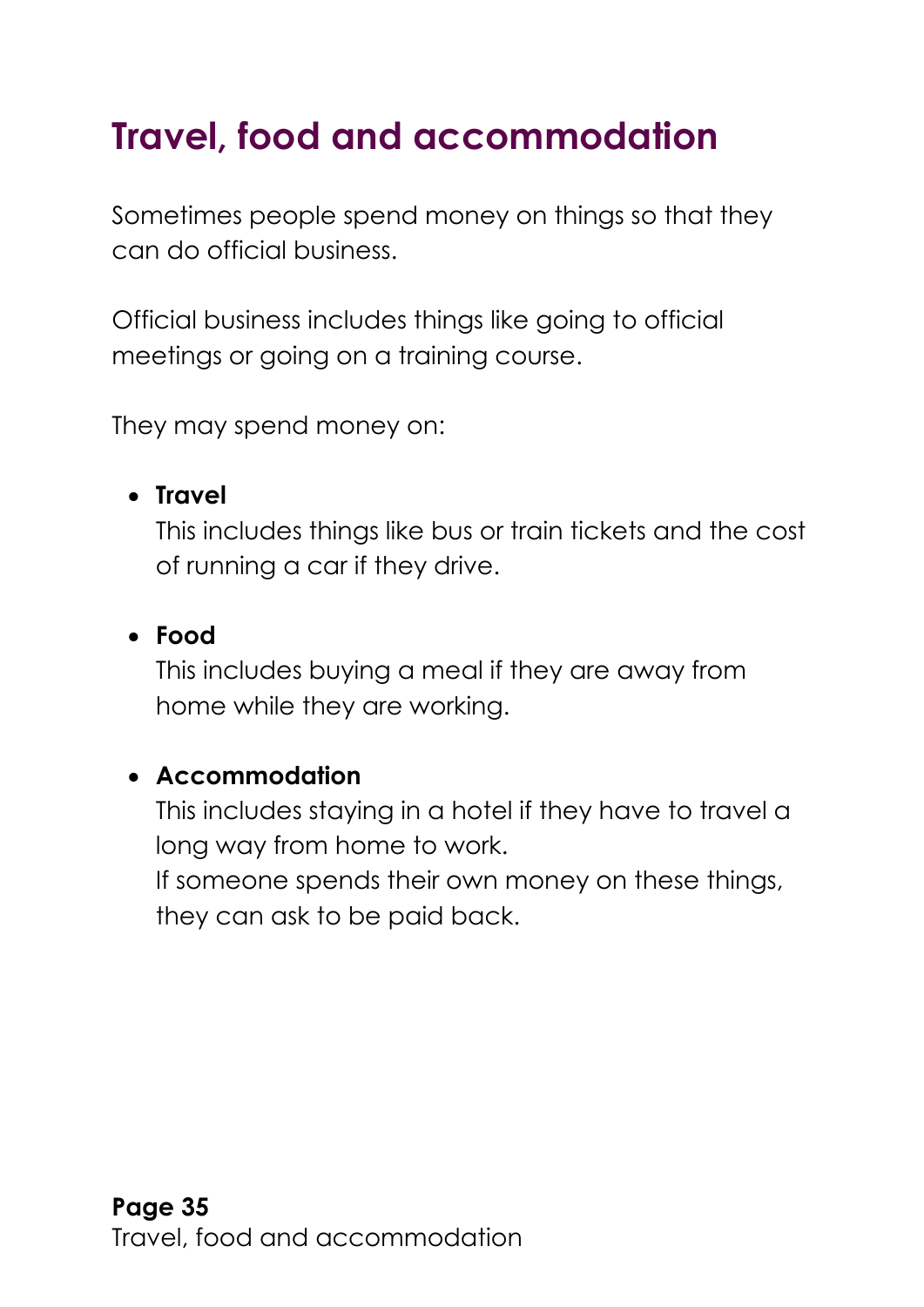### **Travel costs**

If someone drives a car for work, they must be paid:

- • 45 pence a mile, for the first 10,000 miles they drive a car in a year.
- • 25 pence a mile, for every mile they drive a car over 10,000 in a year.
- • 5 pence a mile, for every passenger in their car who also doing official business.
- • 24 pence a mile, for every mile they drive a motorcycle.
- 20 pence a mile, for every mile they ride a bicycle.

 If they travel on a bus, train or taxi they must be paid back the amount they have spent on their ticket.

They must prove how much they have spent.

They must choose a sensible and cheap way to travel.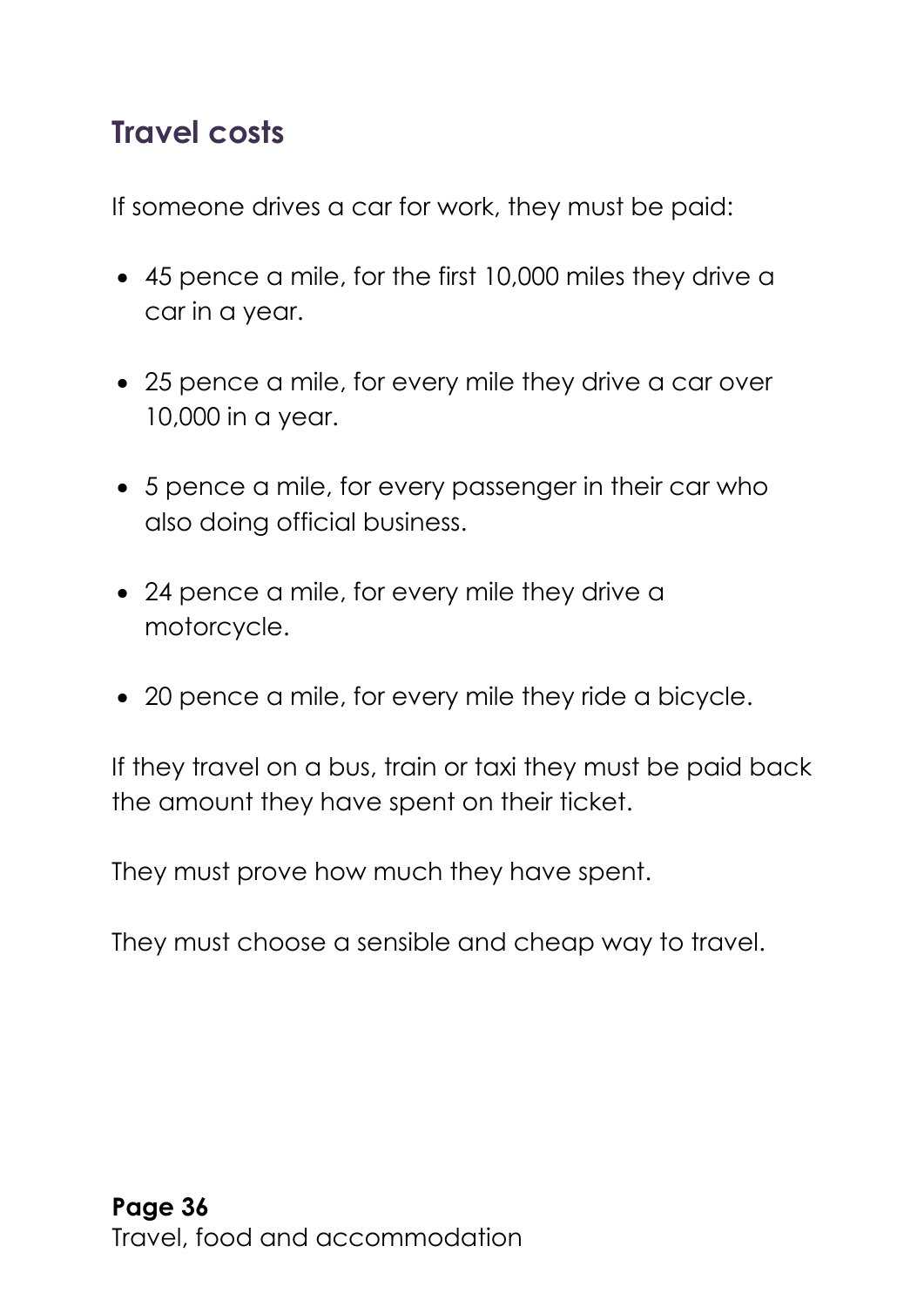## **Food and accommodation costs**

 If someone is doing official business, they may need to buy food while they are working.

 If someone has travelled a long way from home to do official business, they may need to stay away overnight.

This is called **accommodation**.

 They must be paid back money they spend on food, drinks, and accommodation.

They must prove how much they have spent.

 They can be paid up to £28 pounds a day for food and drink.

drink.<br>If they are staying away overnight, they must not be paid more than:

- £200 if they are staying in London
- £95 if they are staying anywhere not in London
- • £30 if they are staying at a friend's or family member's house